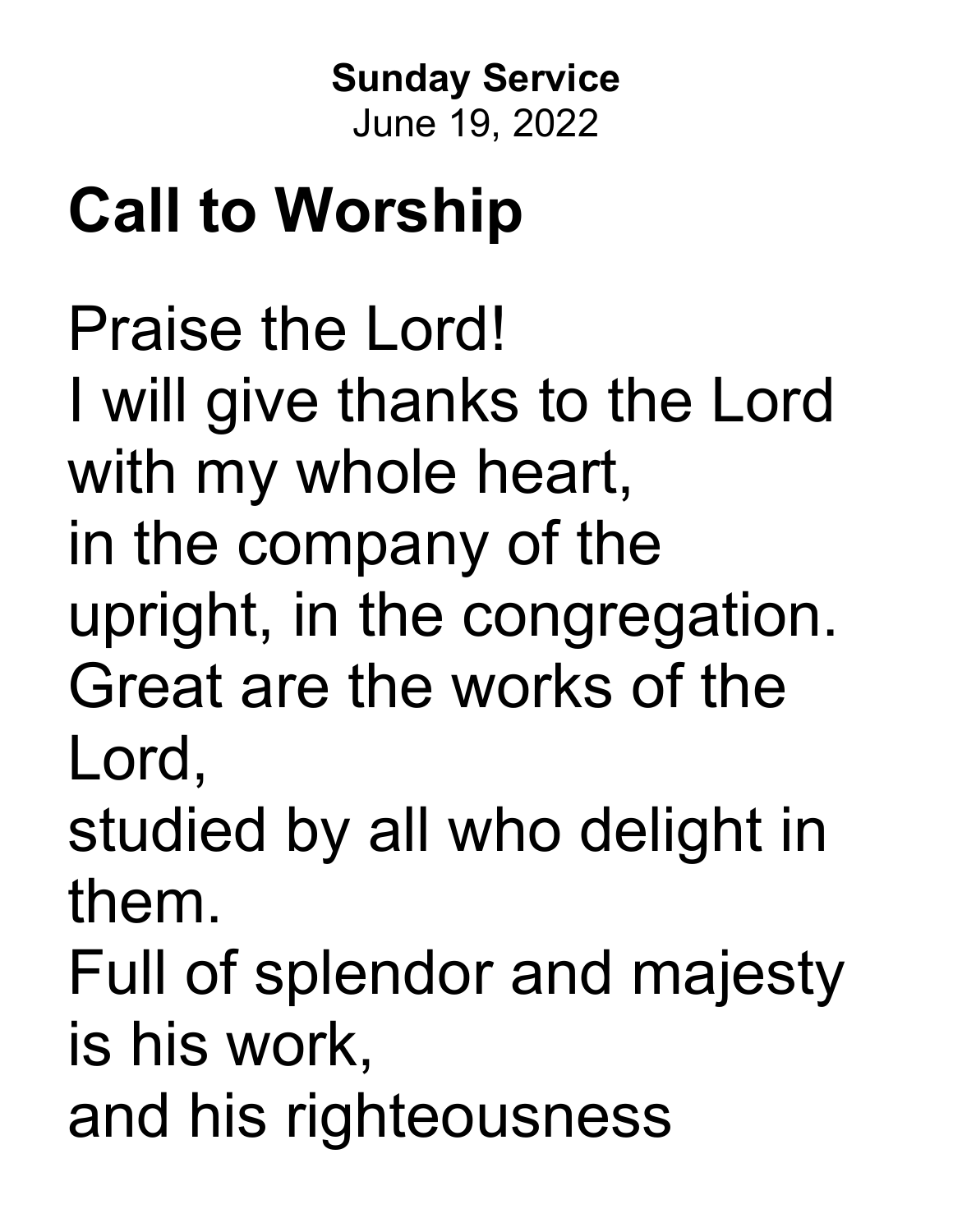endures forever. He has caused his wondrous works to be remembered; the Lord is gracious and merciful.

He provides food for those who fear him;

he remembers his covenant forever.

He has shown his people the power of his works,

in giving them the inheritance of the nations.

The works of his hands are faithful and just;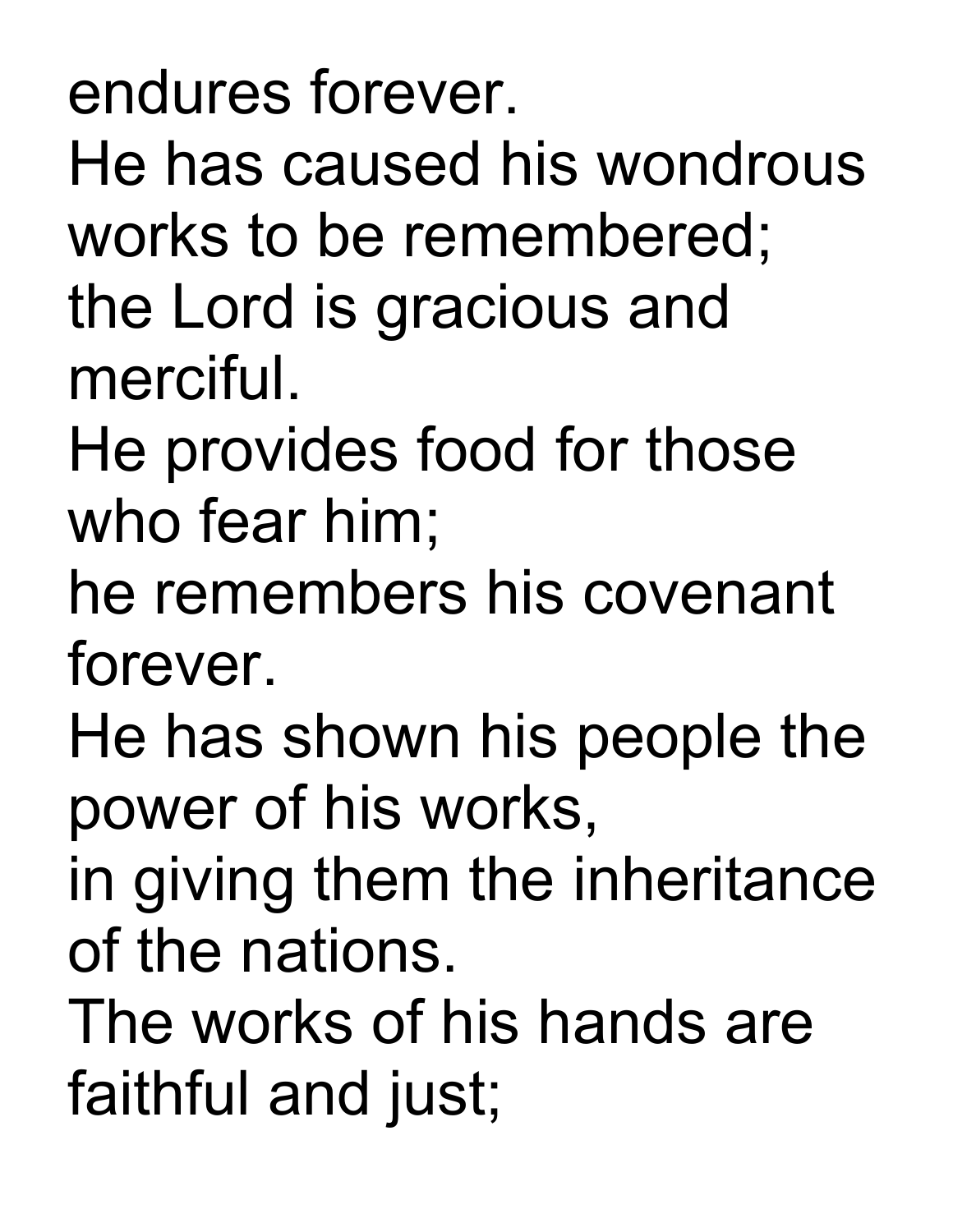# all his precepts are trustworthy;

- they are established forever and ever,
- to be performed with
- faithfulness and uprightness. He sent redemption to his people;
- he has commanded his covenant forever.
- Holy and awesome is his name!
- The fear of the Lord is the beginning of wisdom; all those who practice it have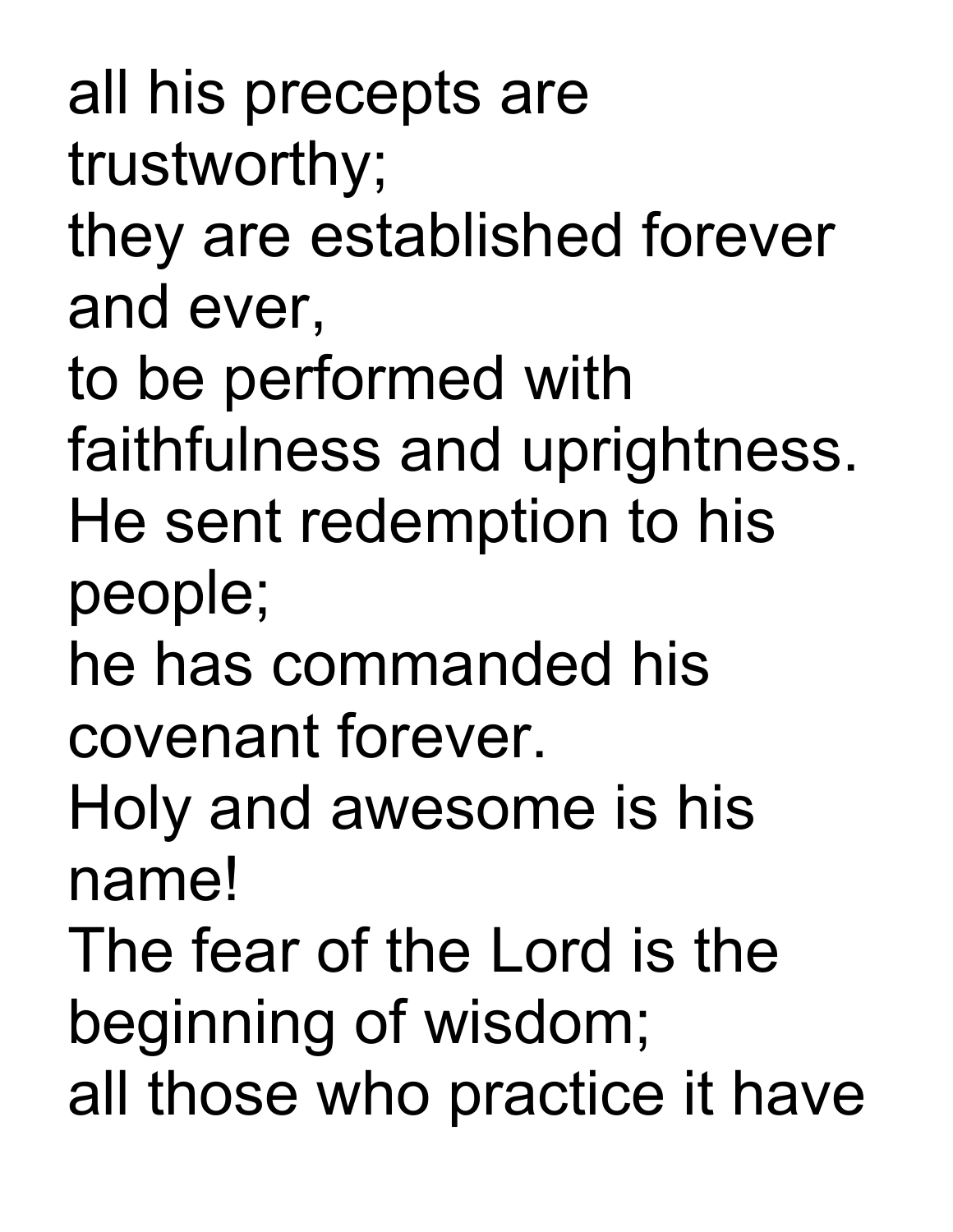a good understanding. His praise endures forever! *Psalm 111*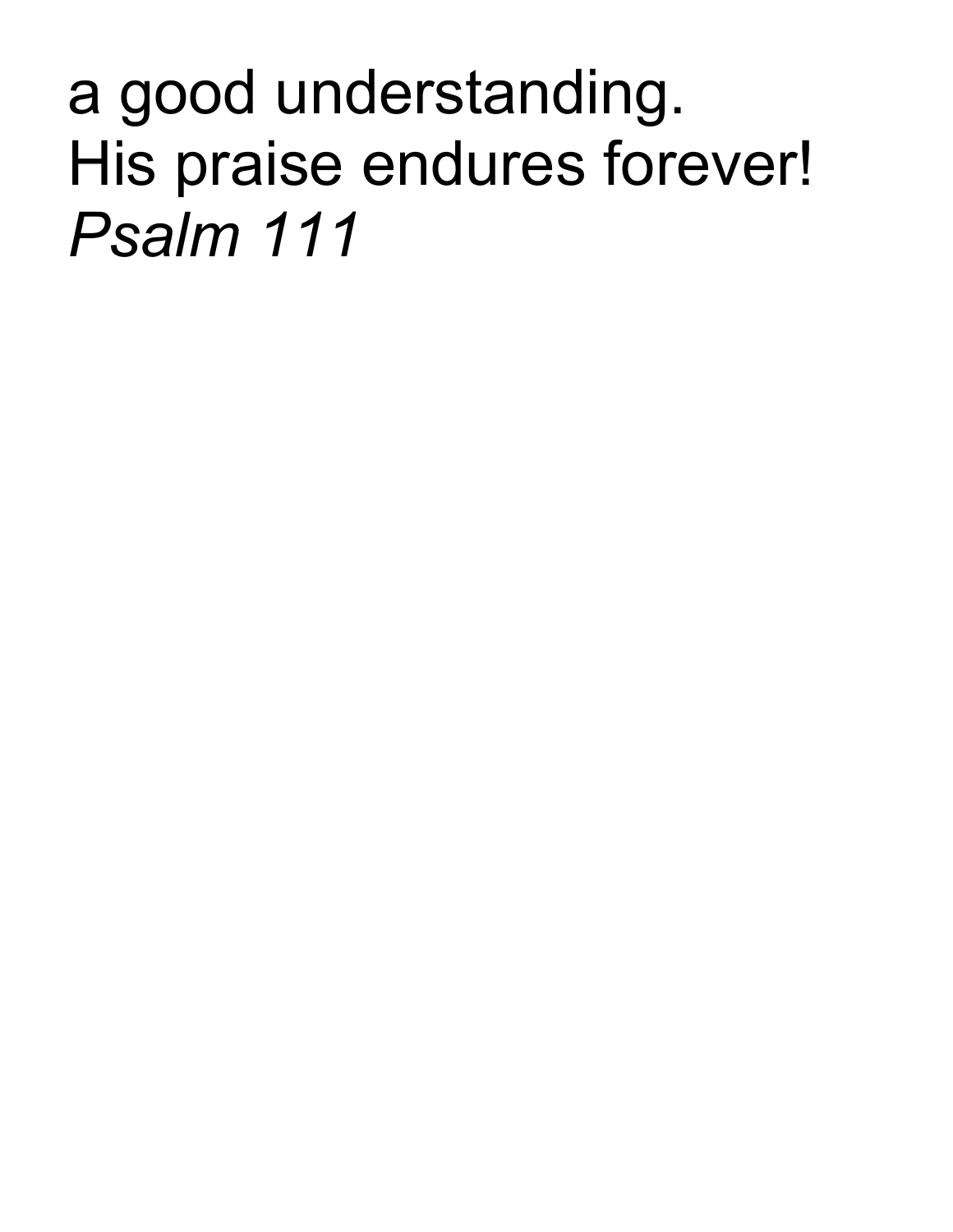# **All Hail The Power Of Jesus' Name**

*by Edward Perronet, James Ellor, John Rippon, Oliver Holden, William Shrubsole, and Mark Hayes © Words: Public Domain and Music: 2010, 2011 Lorenz Publishing Company (Admin. by Lorenz Corporation)*

#### Intro:

# Verse 1 All hail the power of Jesus' name,

Let angels prostrate fall. Bring forth the royal diadem And crown Him Lord of all. Bring forth the royal diadem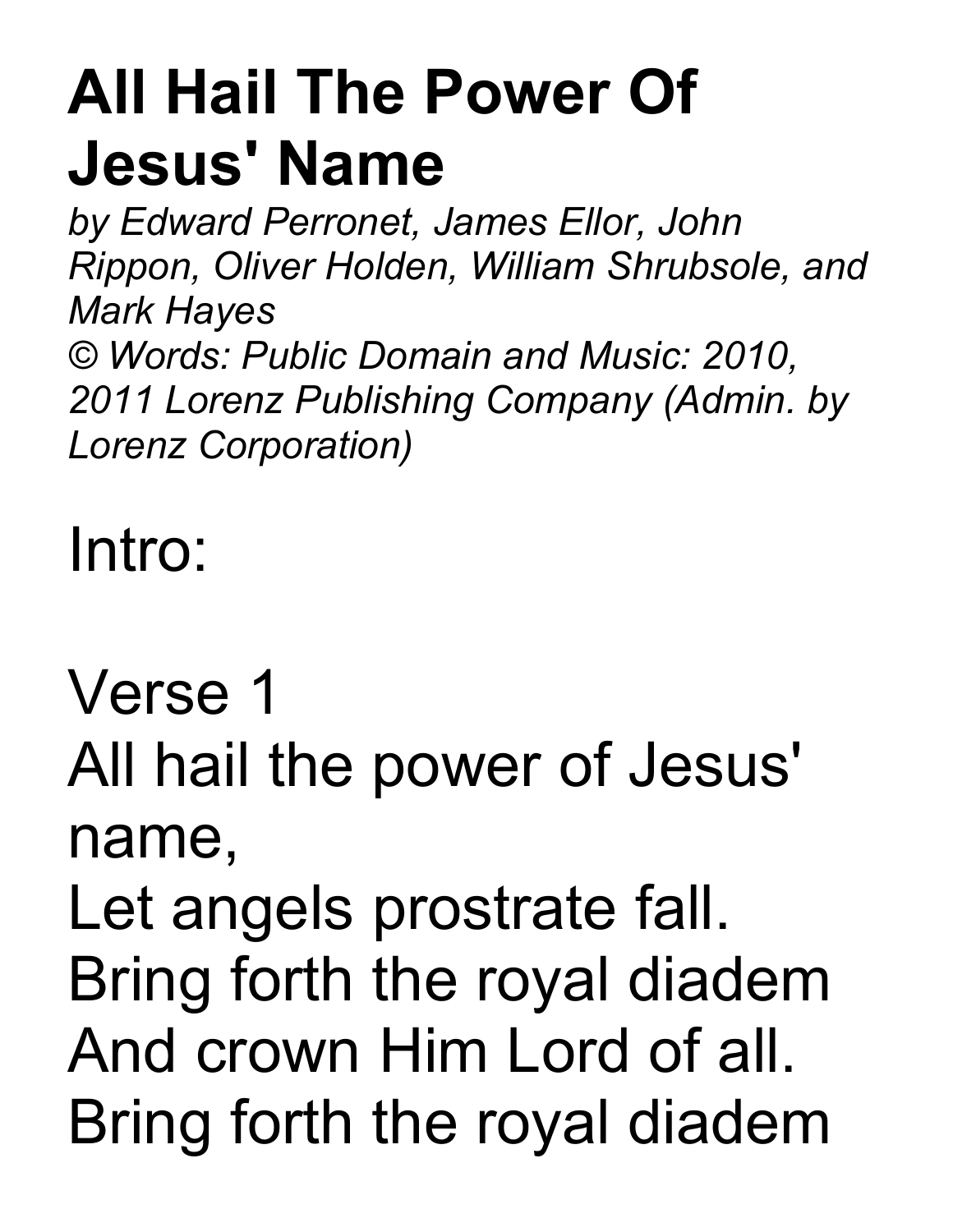And crown Him Lo-rd of all.

Interlude:

Verse 2 The chosen seed of Israel's race

He ransomed from the fall. Hail Him who saves you by His grace,

And crown Him Lord of all. Hail Him who saves you By His grace,

And crown Him Lo-rd of all.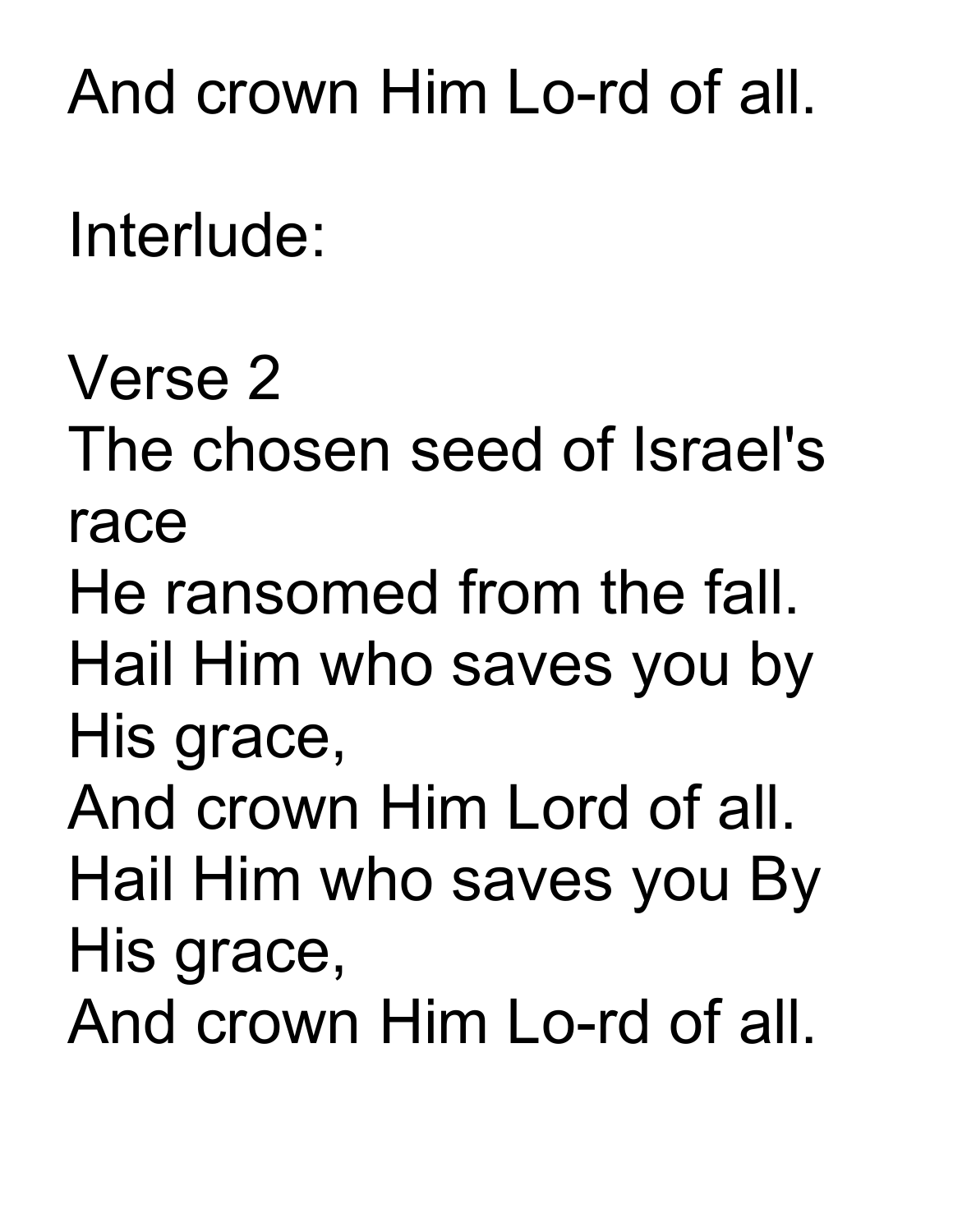#### Interlude:

#### Verse 3

Let every kindred, every tribe On this terrestrial ball. To Him all majesty ascribe And crown Him Lord of all.

To Him all majesty ascribe And crown Him Lo-rd of all.

Interlude:

Verse 4 Oh that with yonder, sacred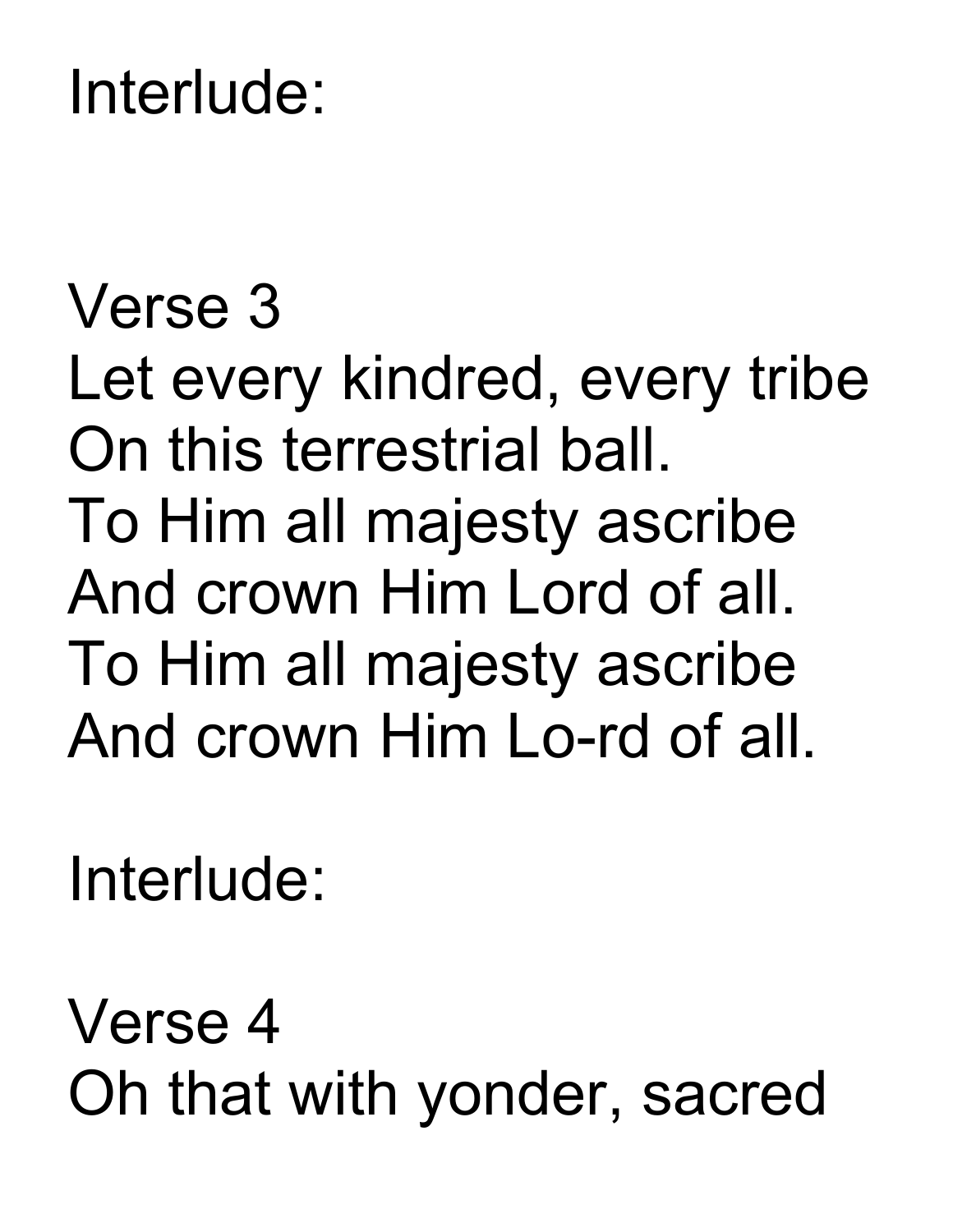# throng We at His feet may fall. We'll join the everlasting song And crown Him Lord of all. We'll join the everlasting song And crown Him Lo-rd of all.

Outro: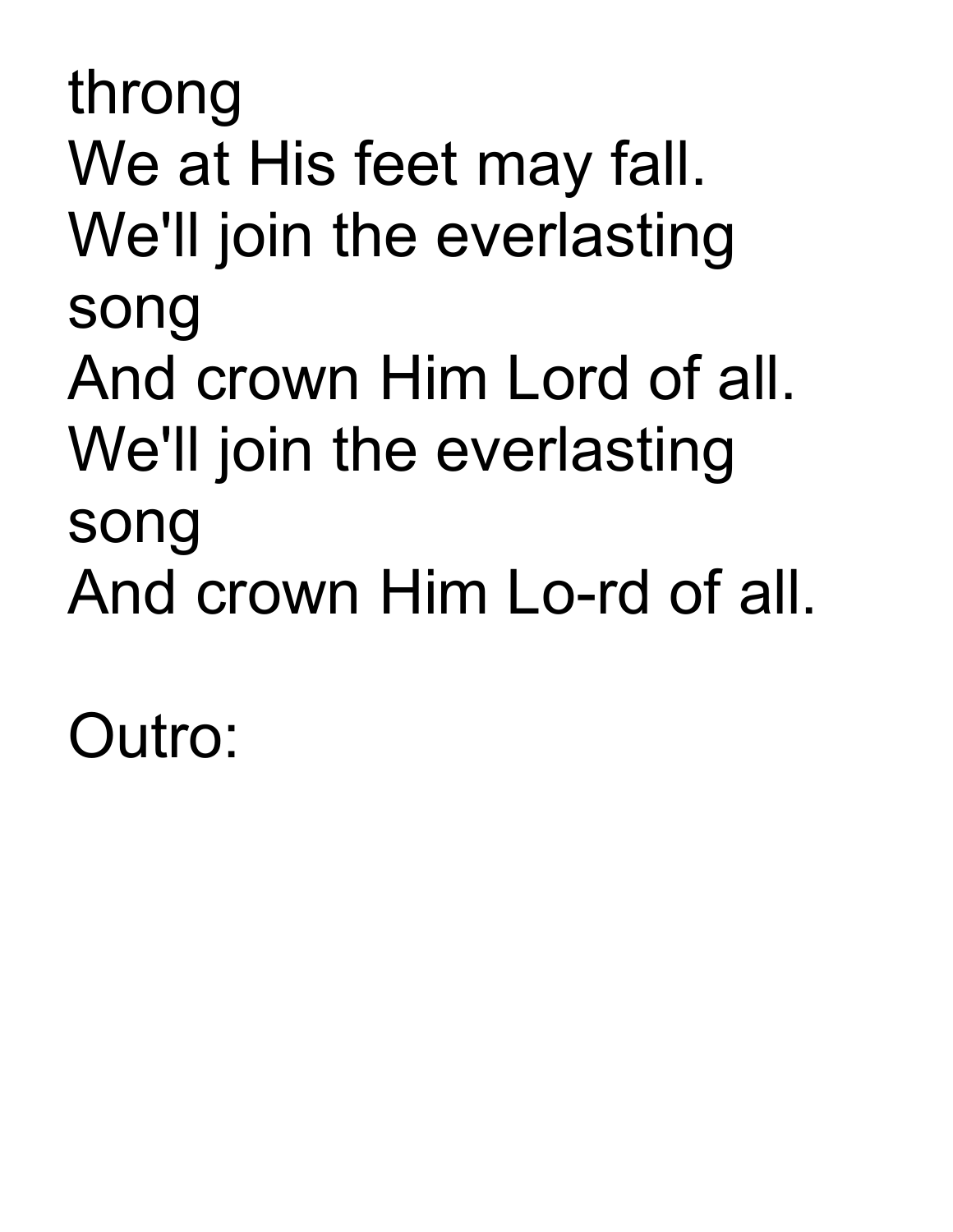## **In Tenderness**

*by Adoniram Judson Gordon, Nate Garvey, and W. Spencer Walton Thirsty Moon River Publishing and It's All About Jesus Music*

#### Intro: x2

# Verse 1 In tenderness He sought me Weary and sick with sin And on His shoulders brought me Back to His fold again

Pre-chorus While angels in His presence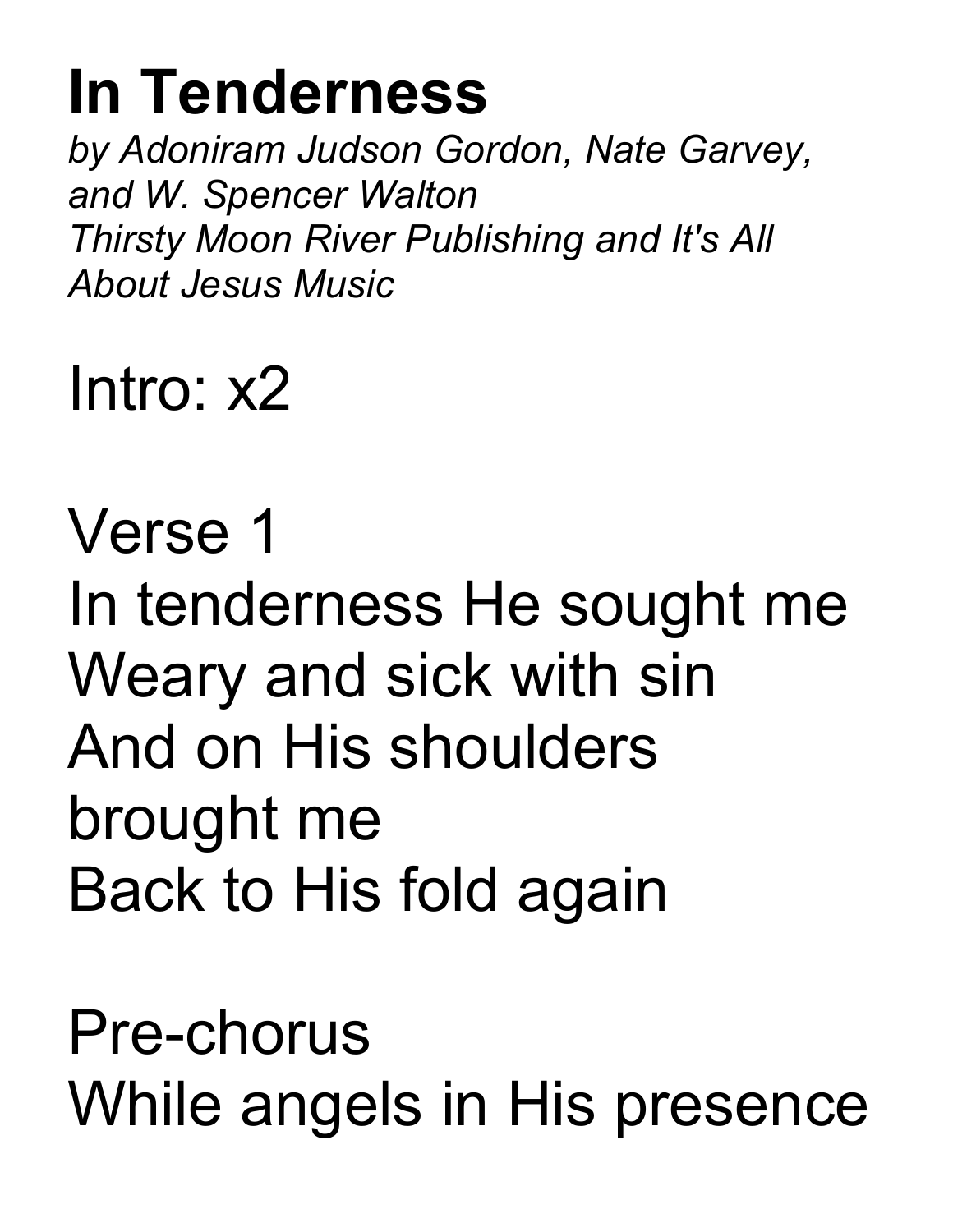#### sang, until the courts of heaven rang

Chorus O - o - oh the love that sought me! O - o - oh the blood that bought me! Oh the grace that brought me to the fold of God Grace that brought me to the fold of God

Interlude: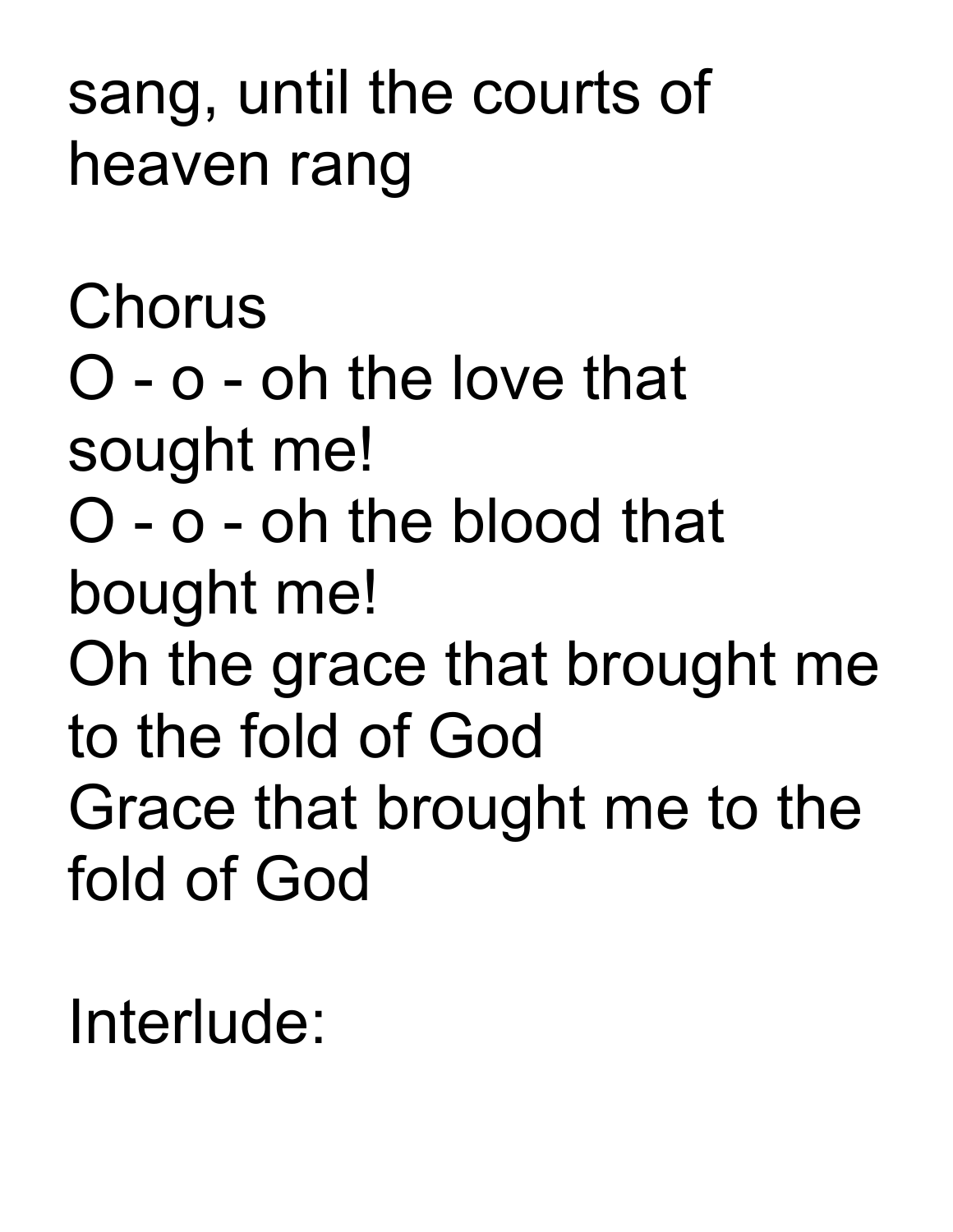Verse 2 He died for me while I was sinning.. Needy and poor and blind He whispered to assure me... "I've found thee; thou art Mine"

Pre-Chorus I never heard a sweeter voice, it made my aching heart rejoice

Chorus Interlude: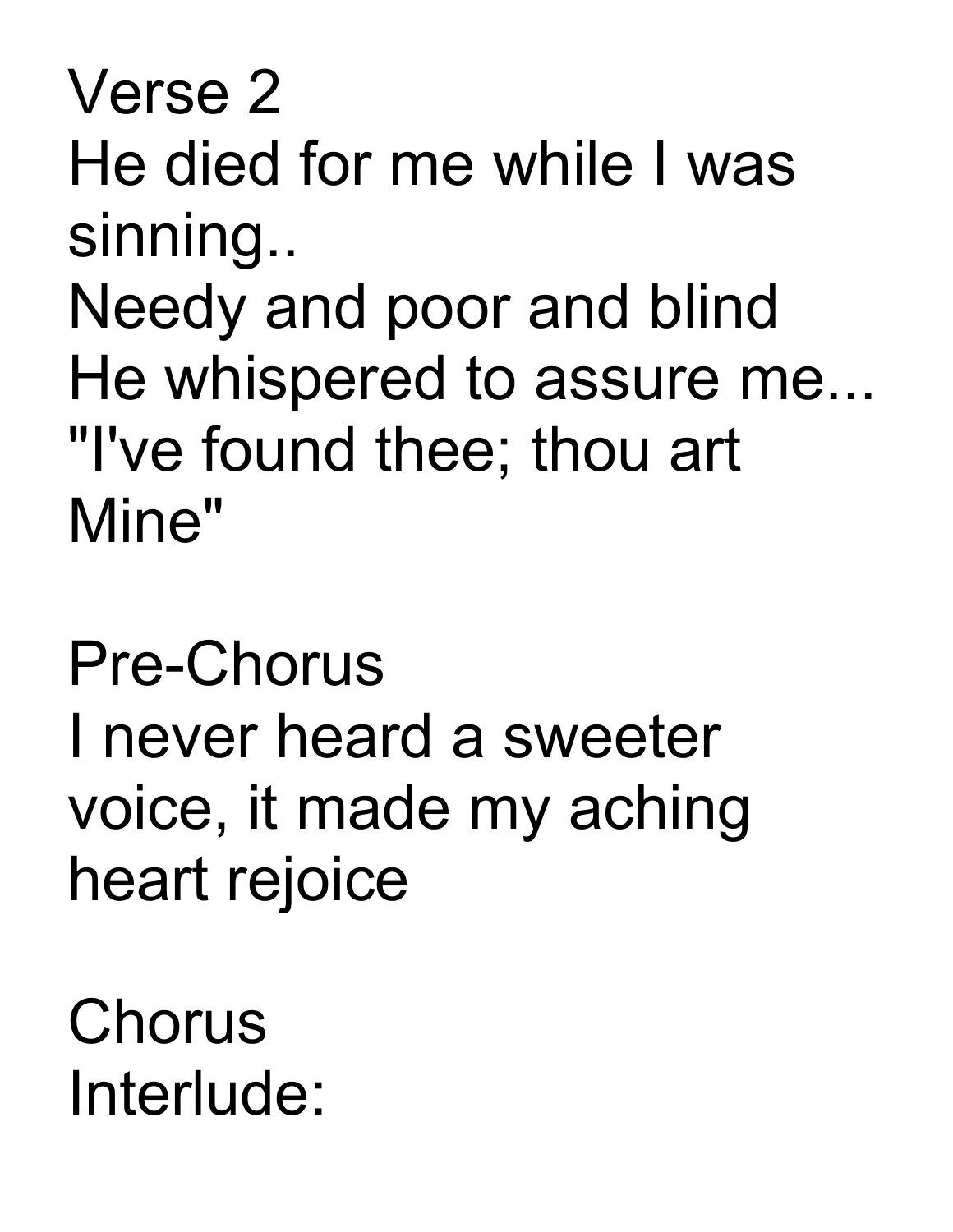#### Verse 3 Upon His grace I'll daily ponder and sing anew His praise With all adoring wonder, His blessings I retrace.

Pre-Chorus It seems as if eternal days, are far too short to sing His praise. Chorus Outro: x2 Chorus (down)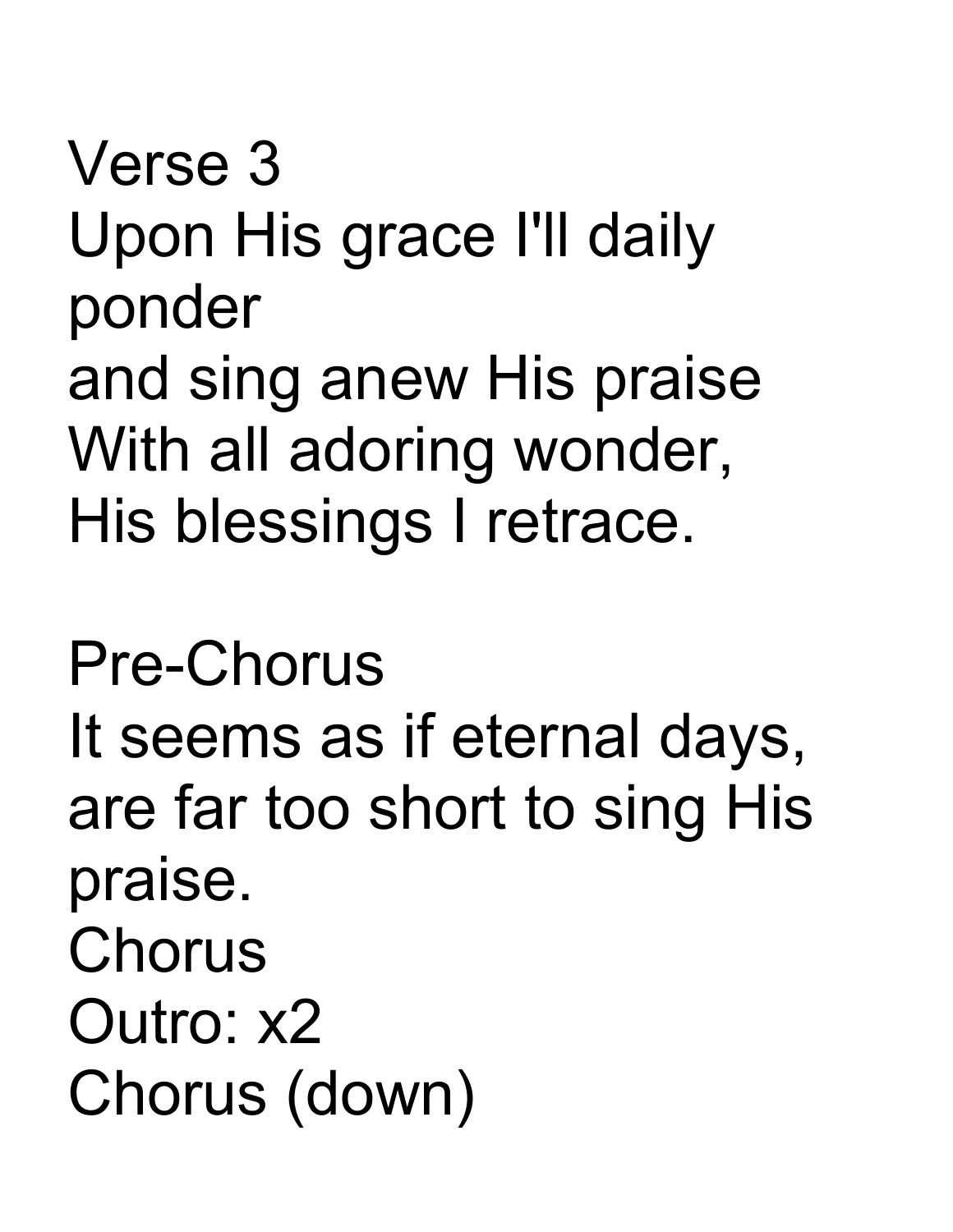# **Living Hope**

*by Brian Johnson and Phil Wickham Bethel Music Publishing and Remaining portion is unaffiliated*

Chorus Hallelujah praise the One who set me free Hallelujah death has lost its grip on me You have broken every chain there's salvation in your Name Jesus Christ my Living Hope

Intro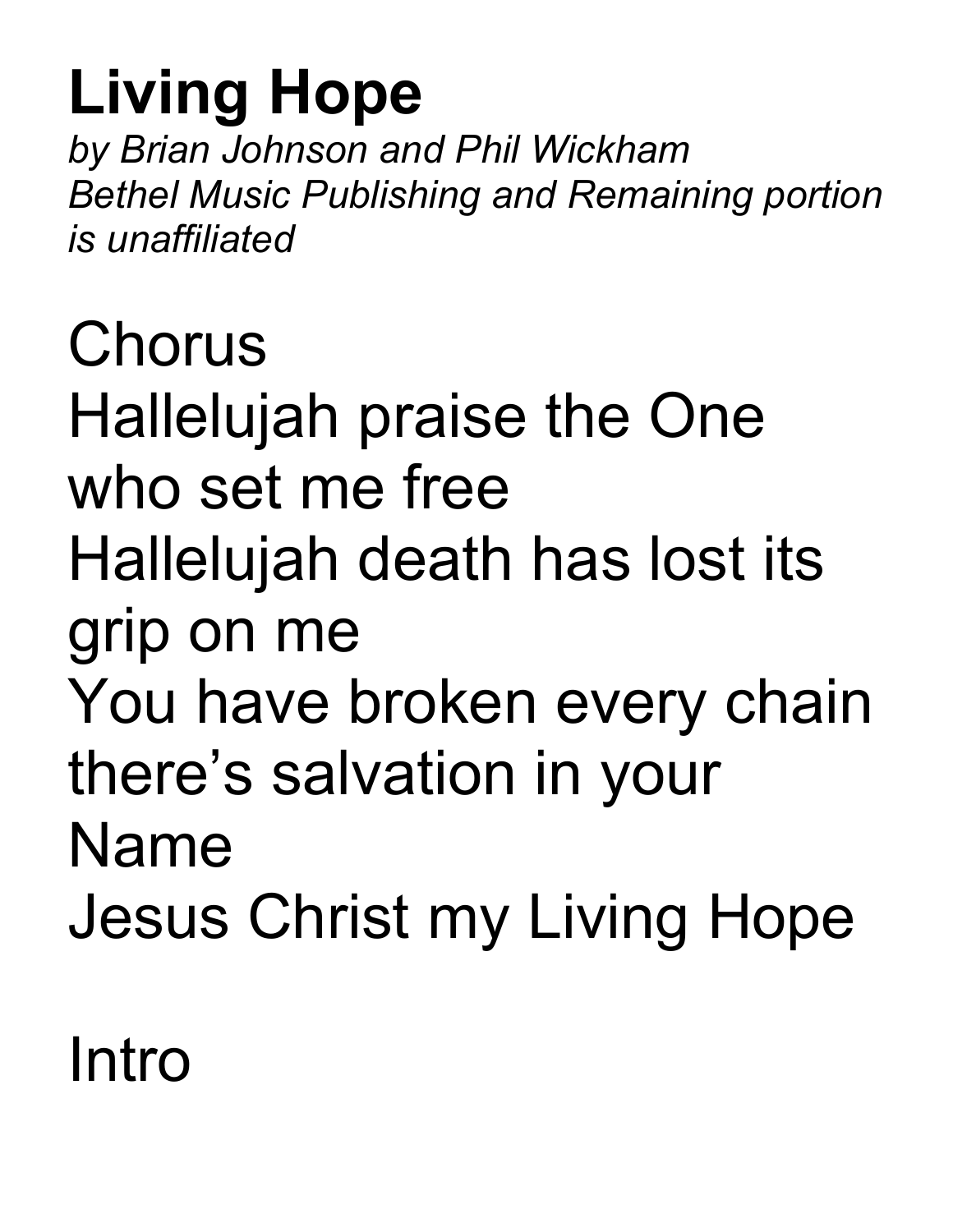Verse 1 How great the chasm that lay between us How high the mountain I could not climb In desperation, I turned to heaven And spoke your name into the night Then through the darkness your loving kindness Tore through the shadows of my soul

The work is finished the end is written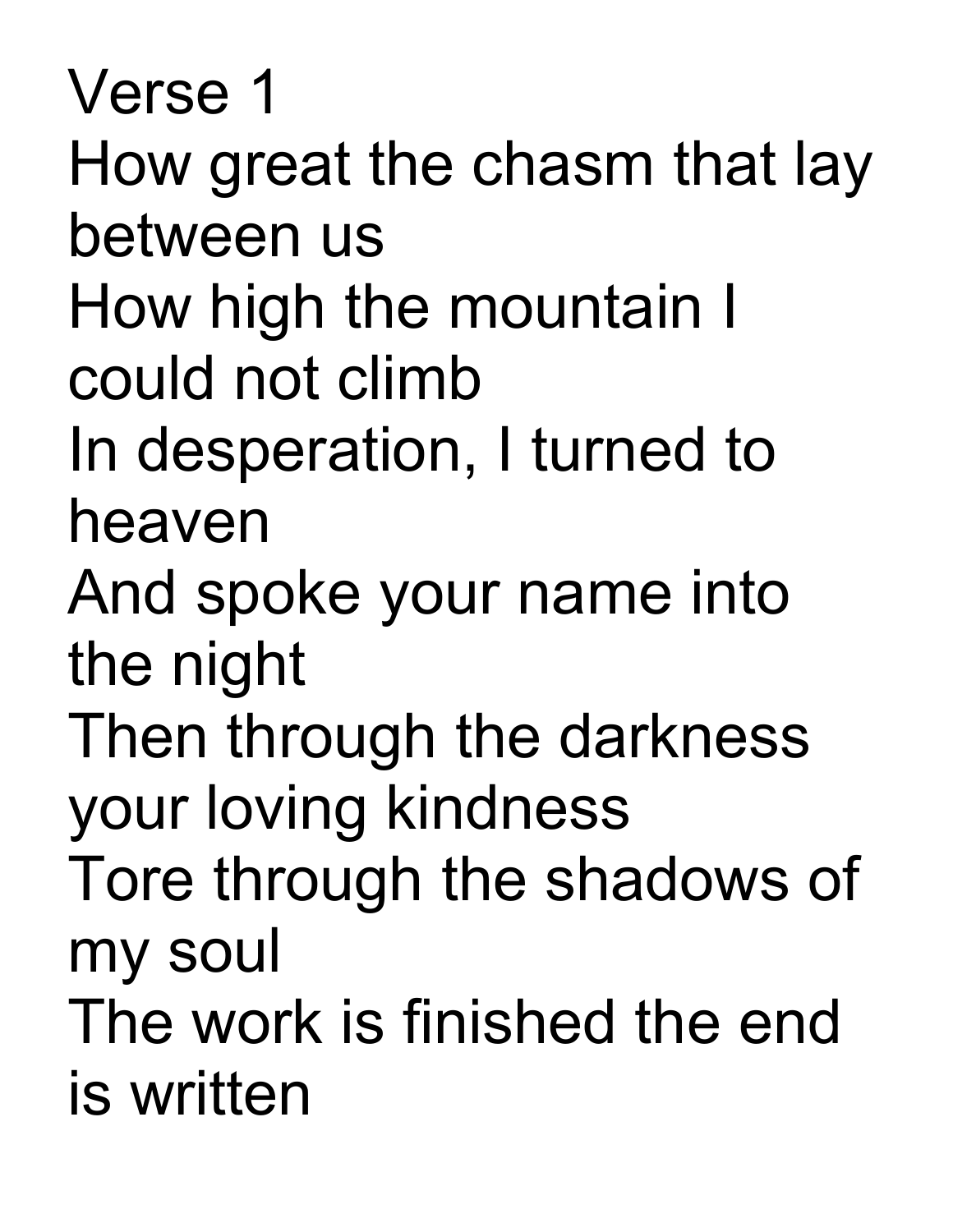# Jesus Christ my Living Hope

Verse 2 Who could imagine so great a mercy What heart could fathom such boundless grace The God of Ages stepped down from Glory To wear my sin and bear my shame The cross has spoken I am forgiven The King of Kings calls me His own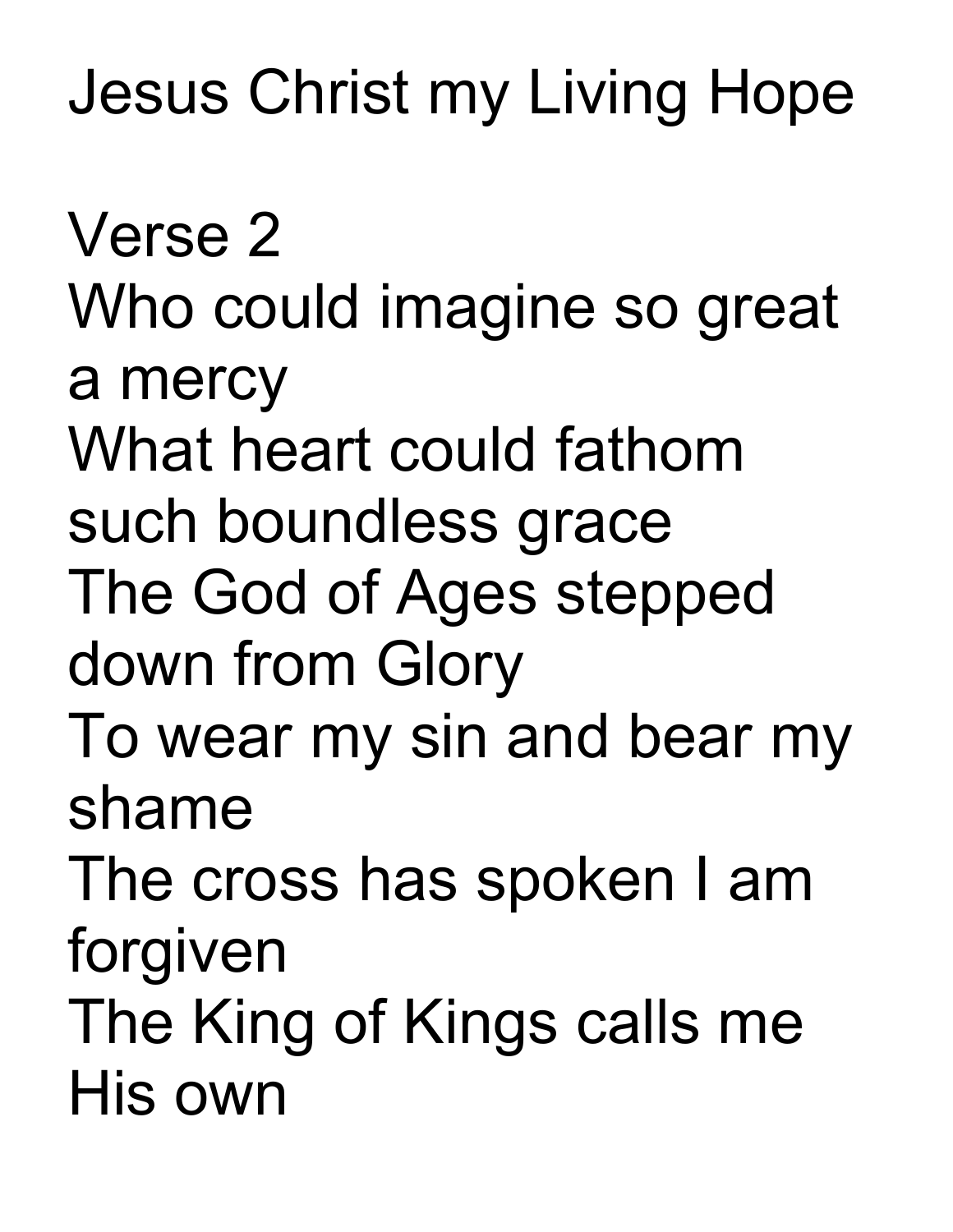# Beautiful Savior, I'm yours forever Jesus Christ my Living Hope

Chorus x2 Hallelujah praise the One who set me free Hallelujah death has lost its grip on me You have broken every chain there's salvation in your Name Jesus Christ my Living Hope

Break Two measures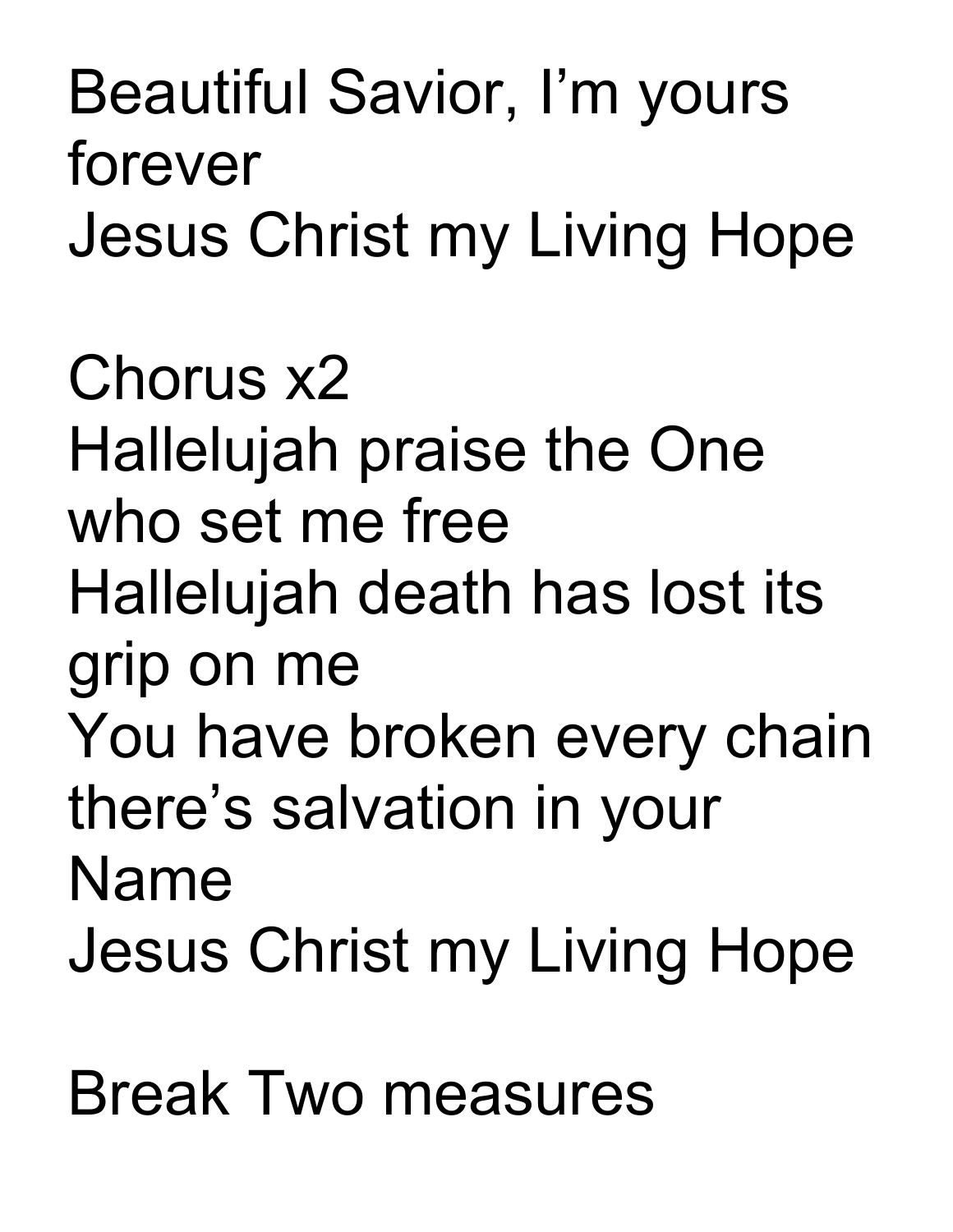# Verse 3 x2

Then came the morning that sealed the promise Your buried body began to breathe Out of the silence the Roaring Lion Declared the grave has no claim on me (repeat verse 3) Tag Jesus Yours is the victory

Chorus Hallelujah praise the One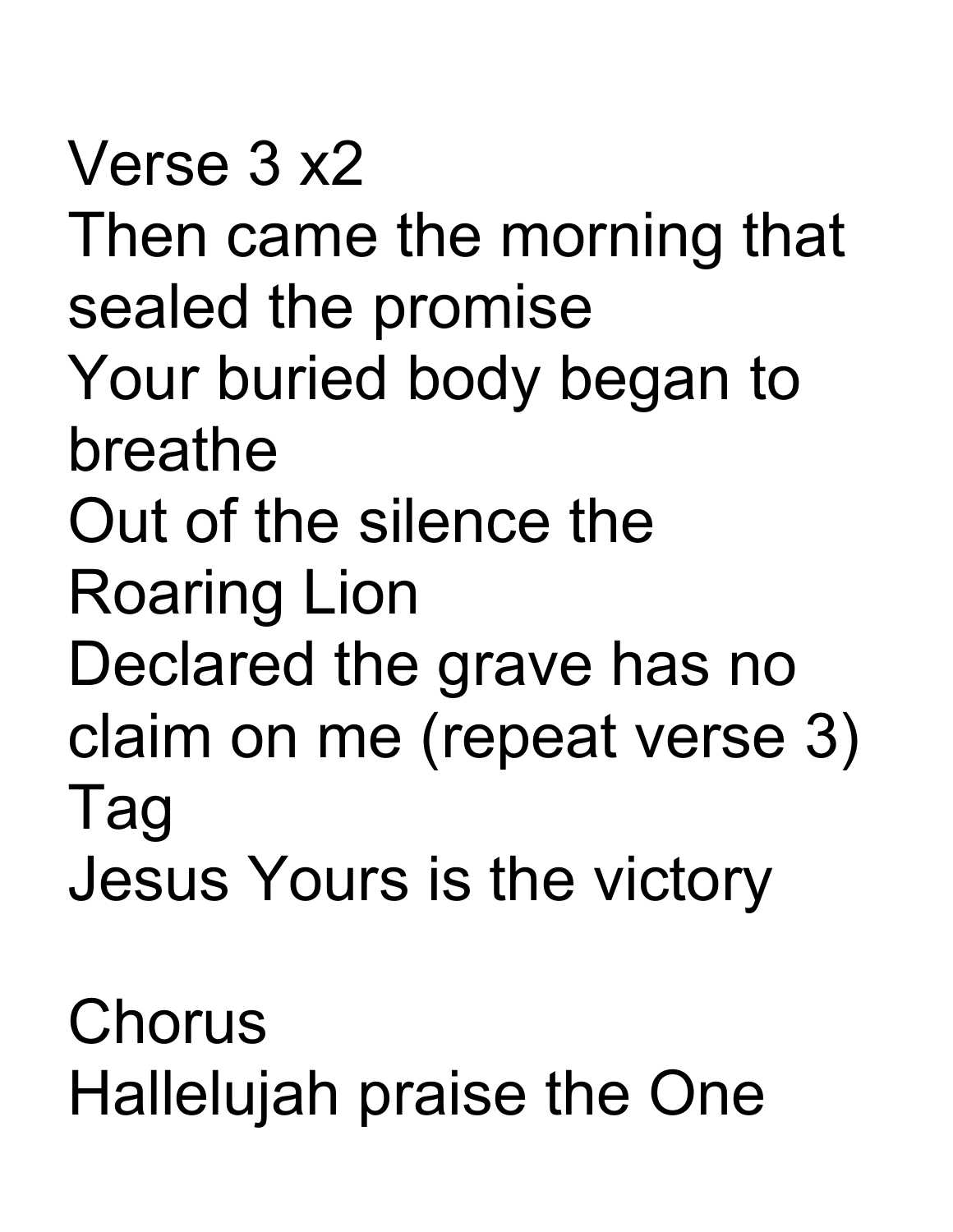who set me free Hallelujah death has lost its grip on me You have broken every chain there's salvation in your Name Jesus Christ my Living Hope

Chorus Hallelujah praise the One who set me free Hallelujah death has lost its grip on me You have broken every chain there's salvation in your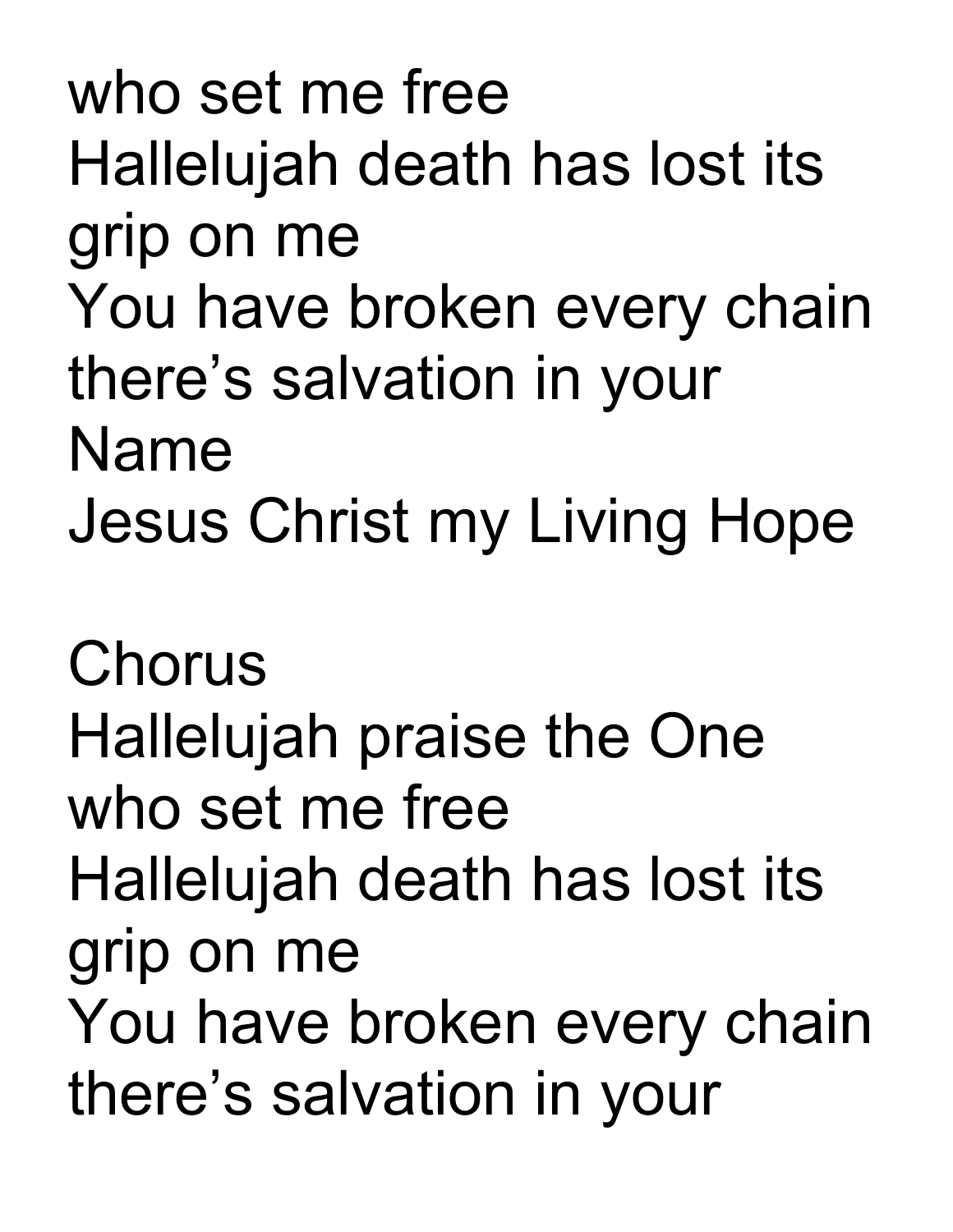#### Name Jesus Christ my Living Hope God you are my Living Hope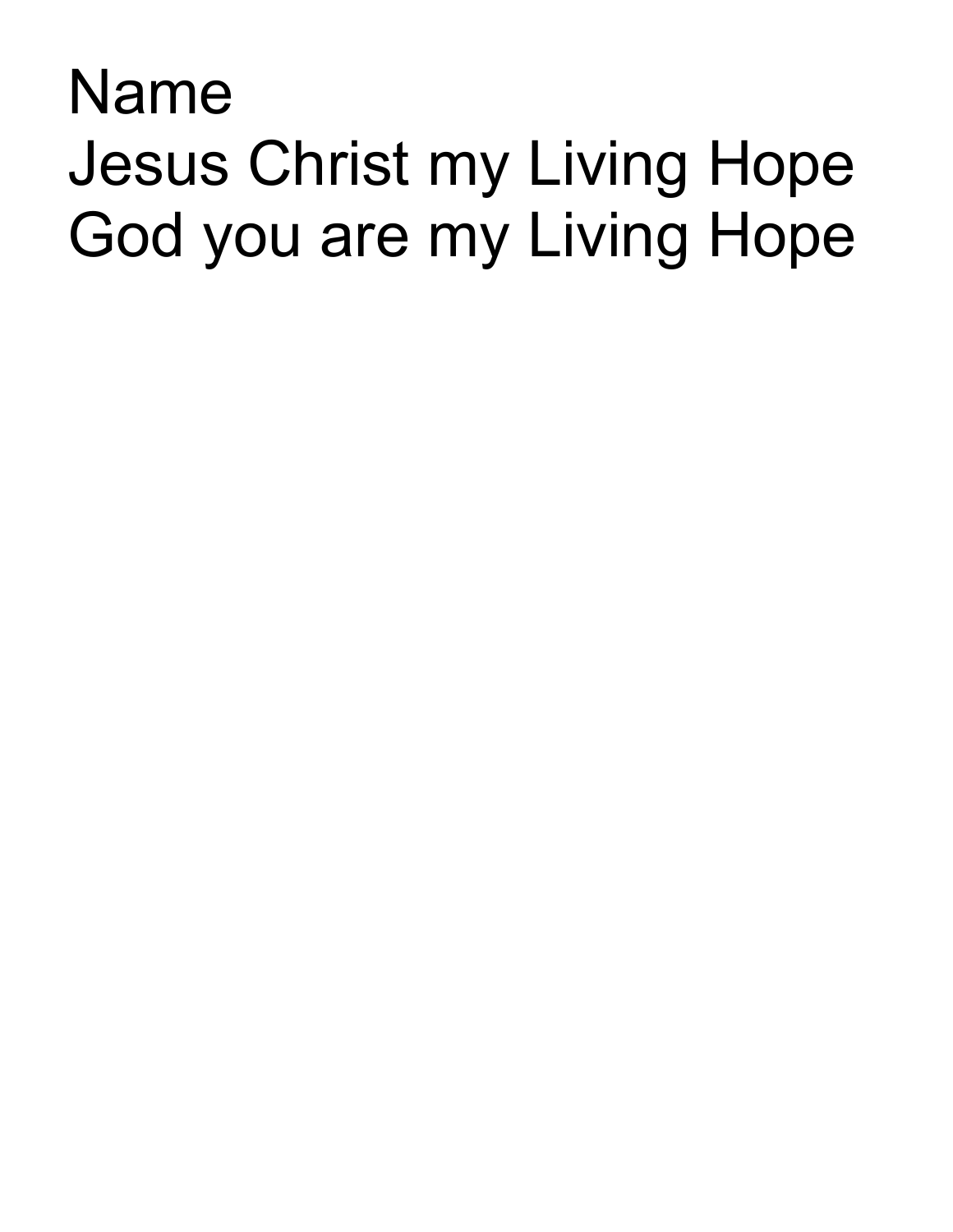# **Holy Holy Holy**

*by Chris Griffin, Kyle Cantrell, Nicole McLean, and Reginald Heber 2015 Highlands Creative Publishing (Admin. by Music Services, Inc.)*

#### Intro:

Verse 1 Holy, holy, holy Lord God Almighty Early in the morning our song shall rise to Thee Holy, holy, holy, merciful and mighty (to inter.) God in three persons,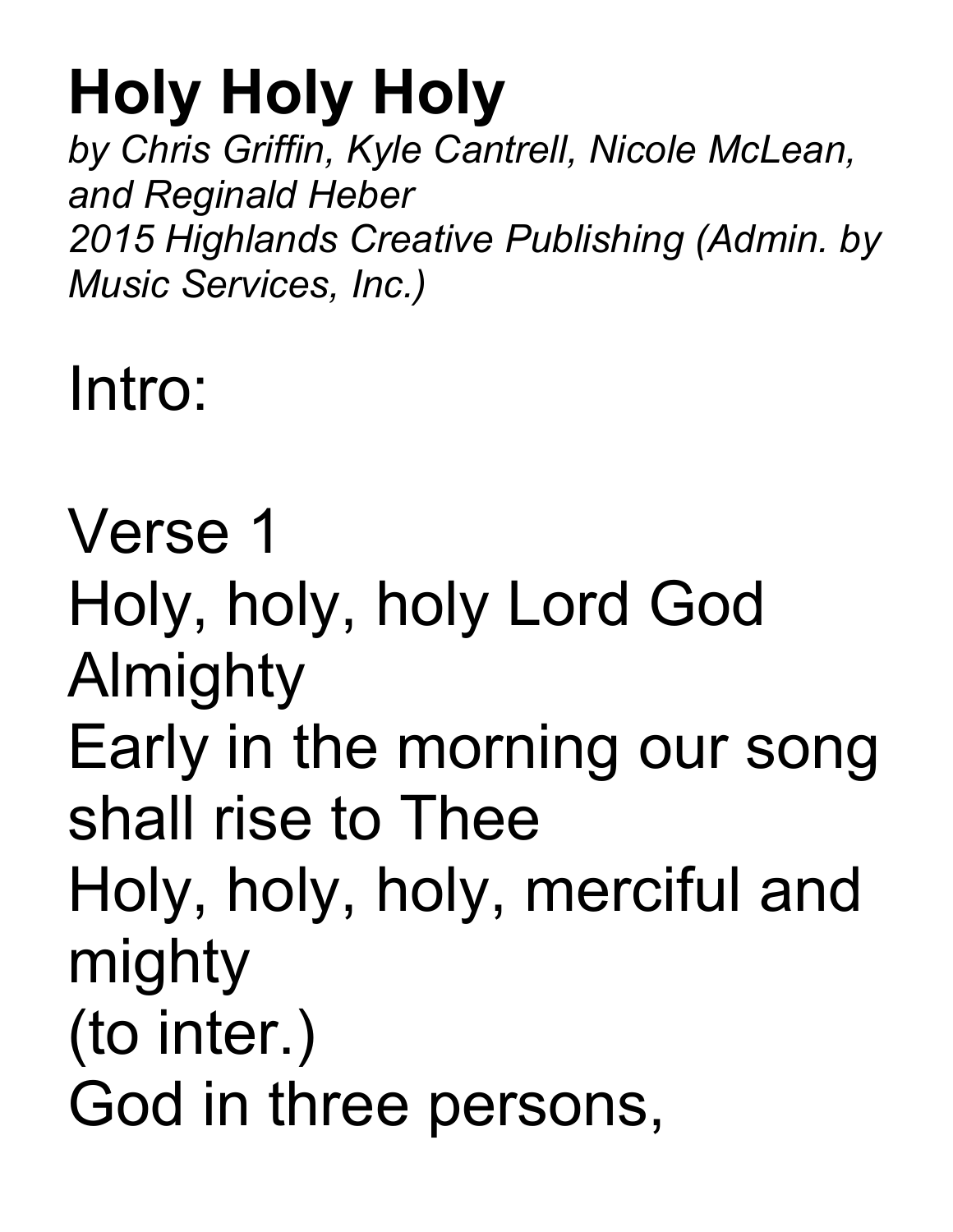blessèd Trin - ity

Interlude:

Verse 2 Holy, holy, holy All the saints adore thee Casting down their golden crowns, around the glassy sea Cheribum and Seraphim, falling down before thee Who was and is and evermore shall be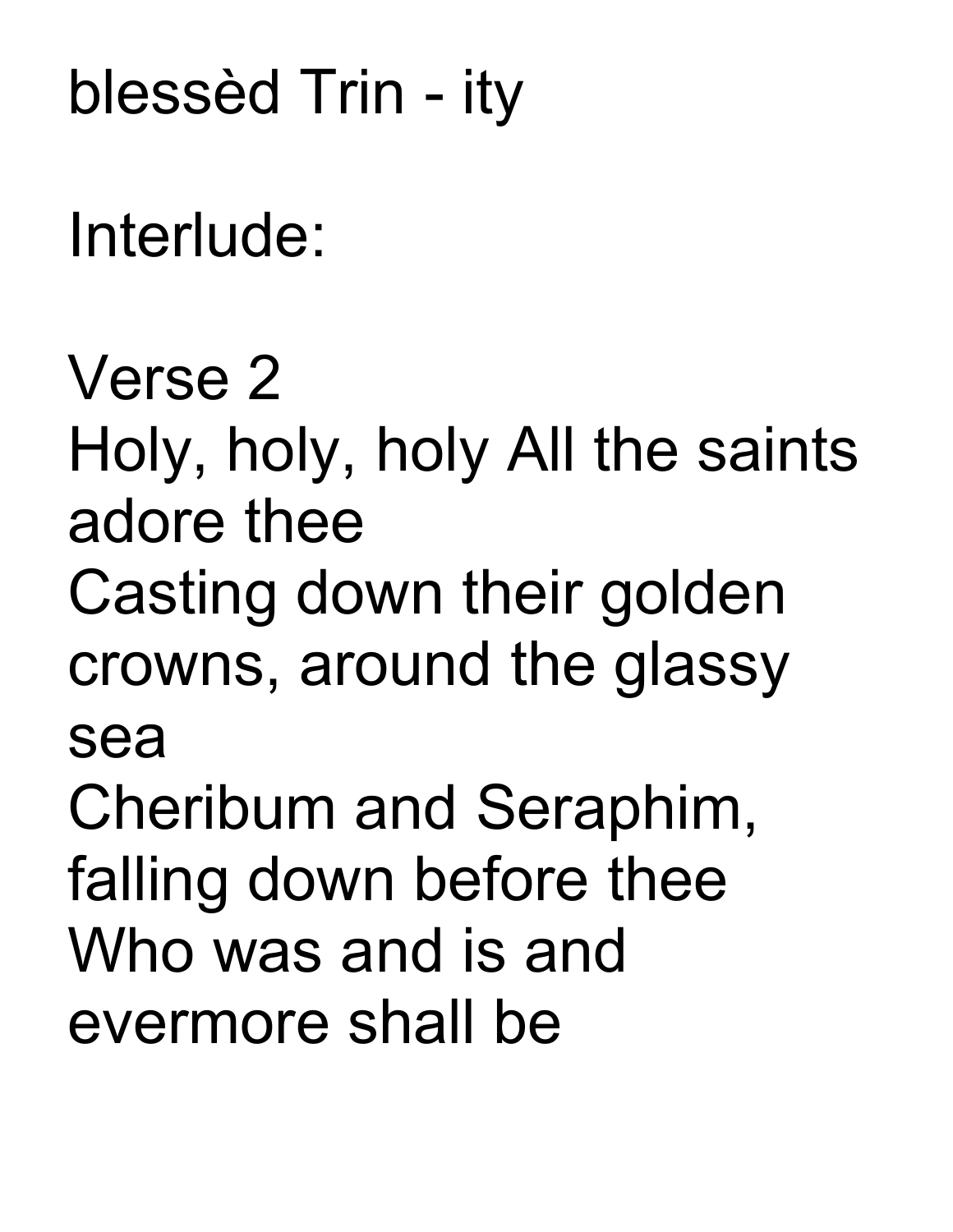Verse 3 Holy, holy, holy though the darkness hide Thee Though the eye of sinful man Thy glory may not see Only Thou art holy there is none beside Thee Per - fect in power, in love, and pur - ity

Interlude:

Verse 4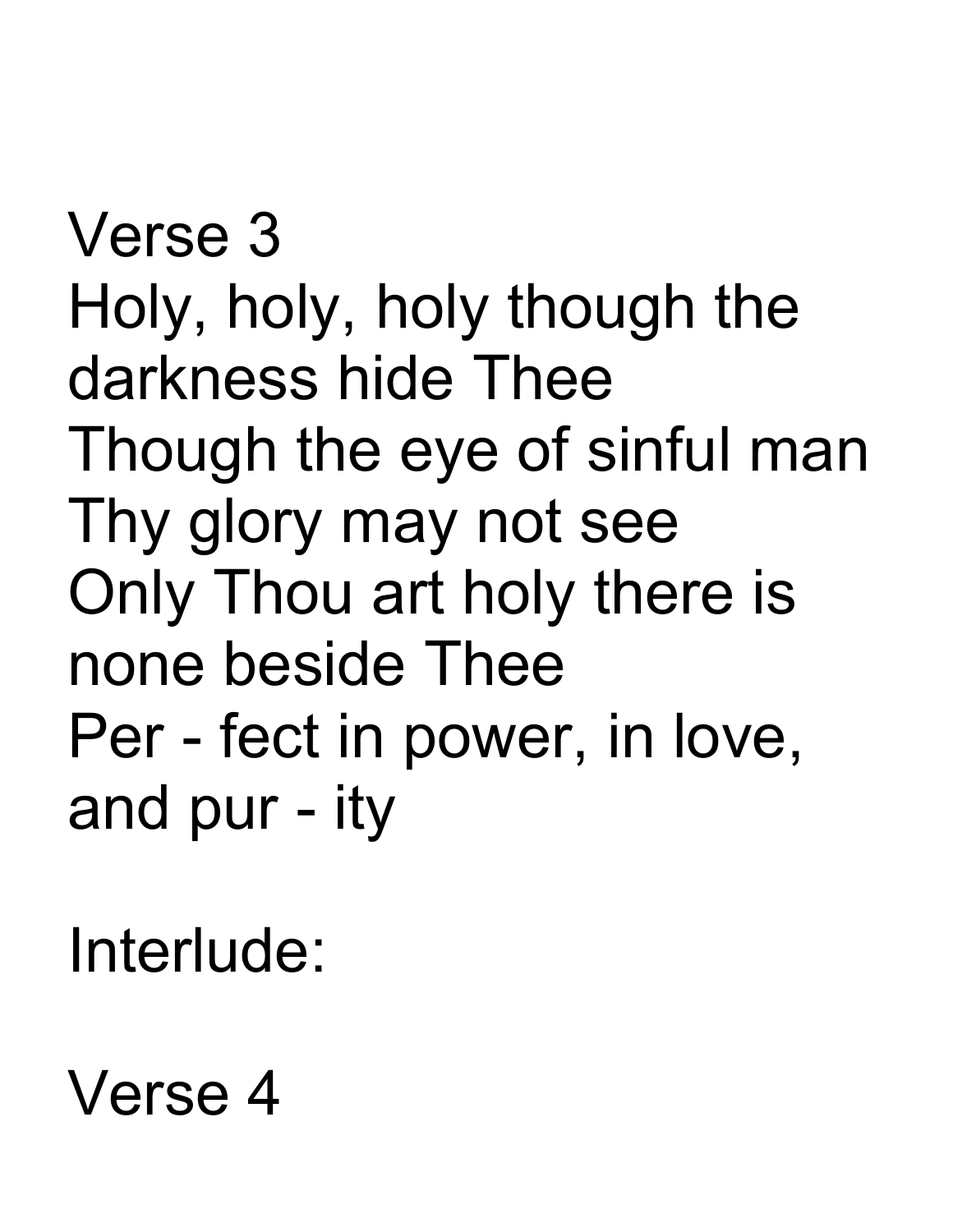Holy, holy, holy Lord God Almighty

All Thy works shall praise Thy name, in earth And sky, and sea Holy, holy, holy merciful and mighty God in three persons, blessèd Trin - it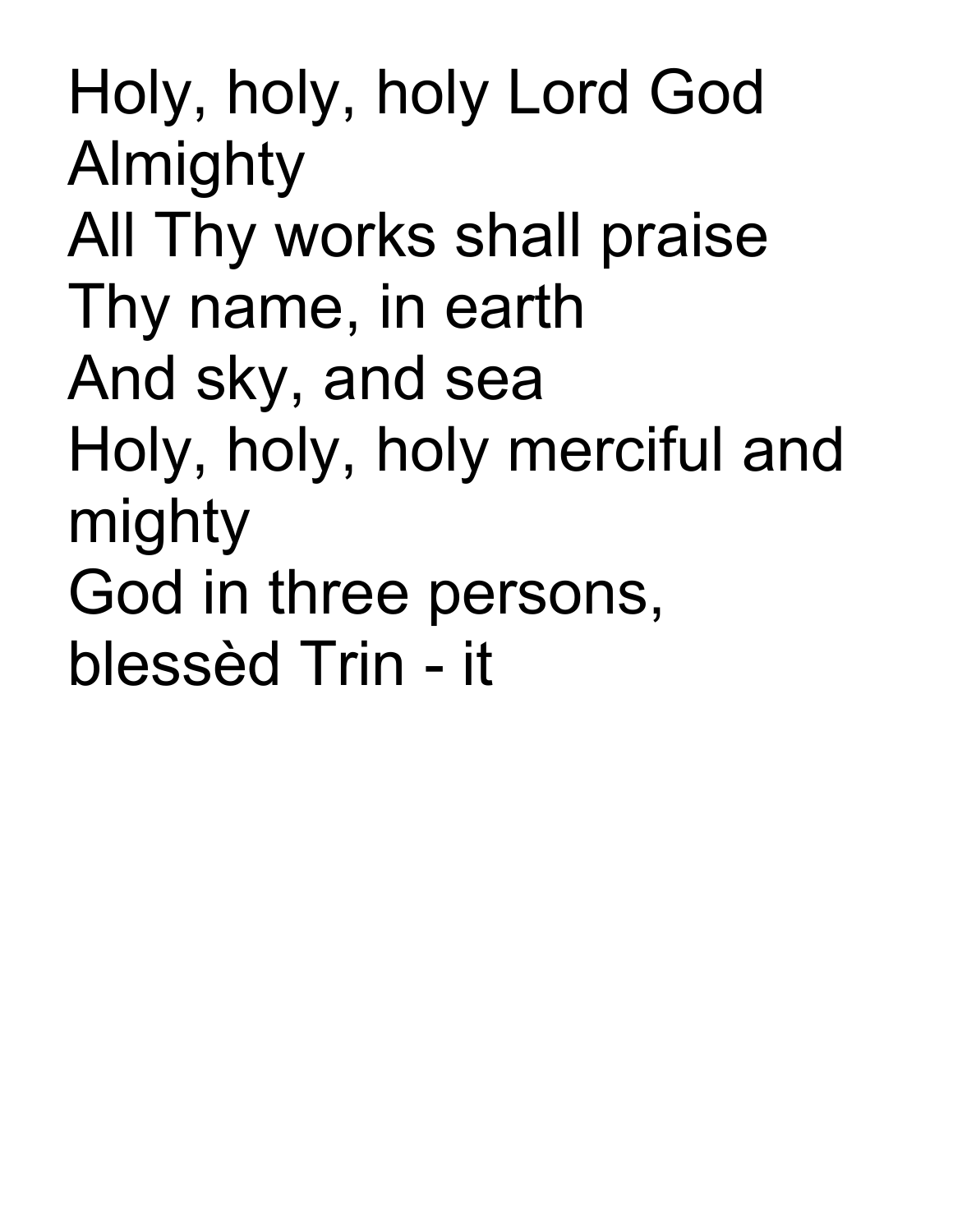# **Pleasure Doesn't Satisfy**

# **Ecclesiastes 2:12-26**

**If we are all going to die...** What's the point of wisdom? (vv. 12-17)

"We read the news. We bury our children. Murders, thefts, bribes, fists, weapons, sex, lies, and weather patterns are used to brutalize people…We hate that what God created good has become like a rusty-nailed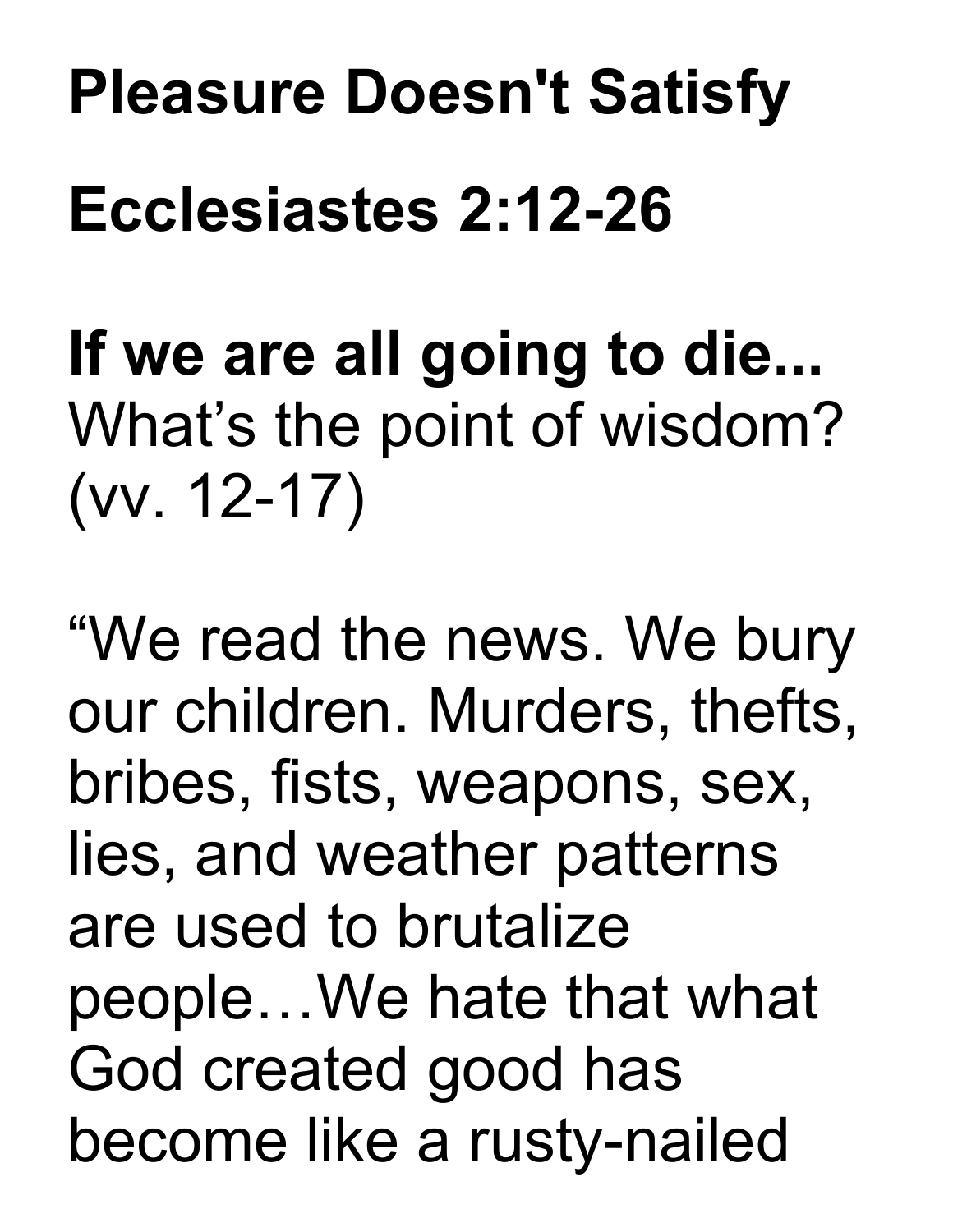playground no longer fit for kids at play and cutting the skin of those who try. We hate this. The wise cannot pretend that all is well." *Zack Eswine*

**If we are all going to die...** What's the point of wisdom? (vv. 12-17) What's the point of work? (vv. 18-23)

# **Wisdom and Work Redeemed (vv. 24-26)**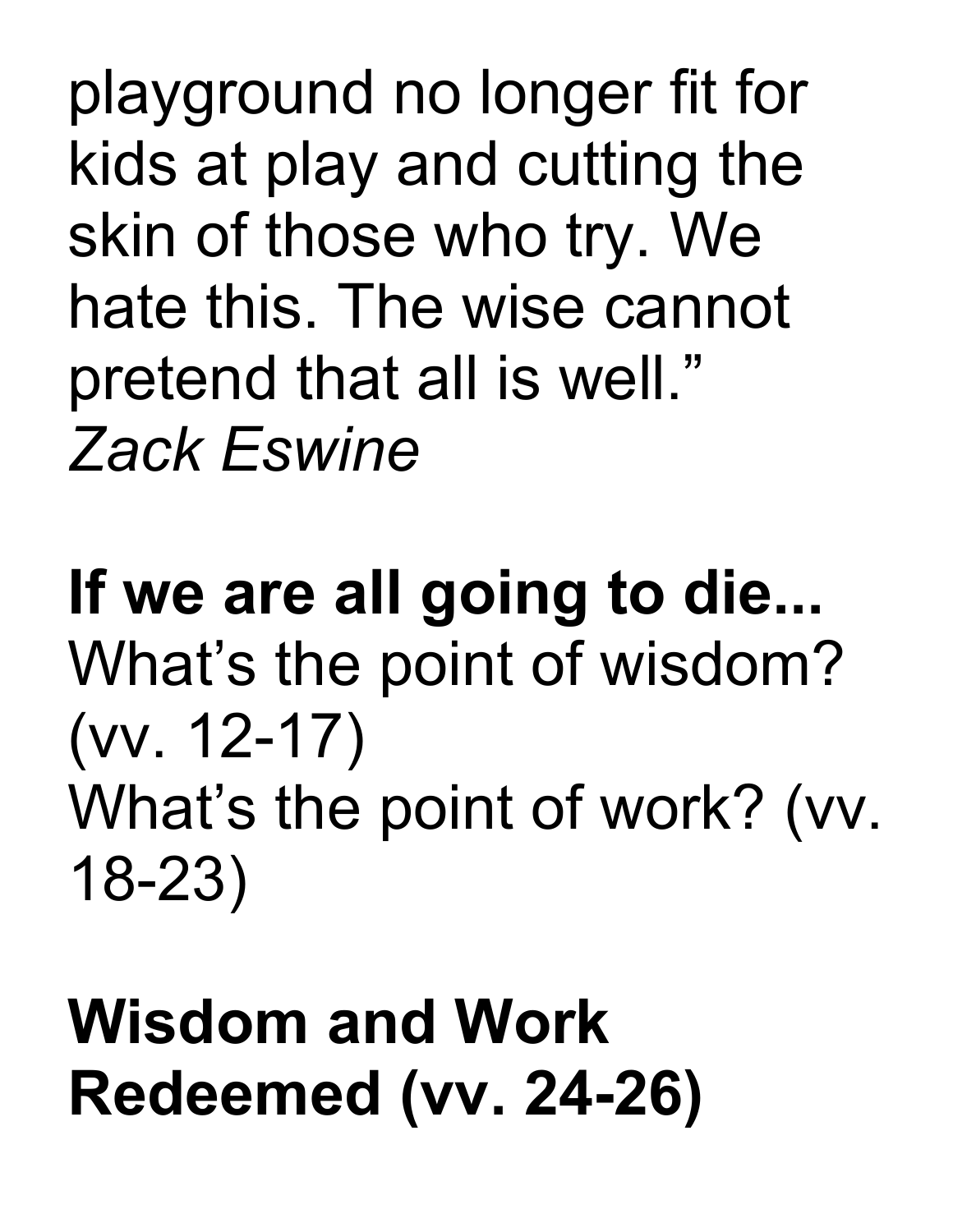For everything created by God is good, and nothing is to be rejected if it is received with thanksgiving, for it is made holy by the word of God and prayer. *1 Timothy 4:4-5*

"It's not what a man (or woman) does that determines whether his (or her) work is sacred or secular, it is why he (or she) does it. The motive is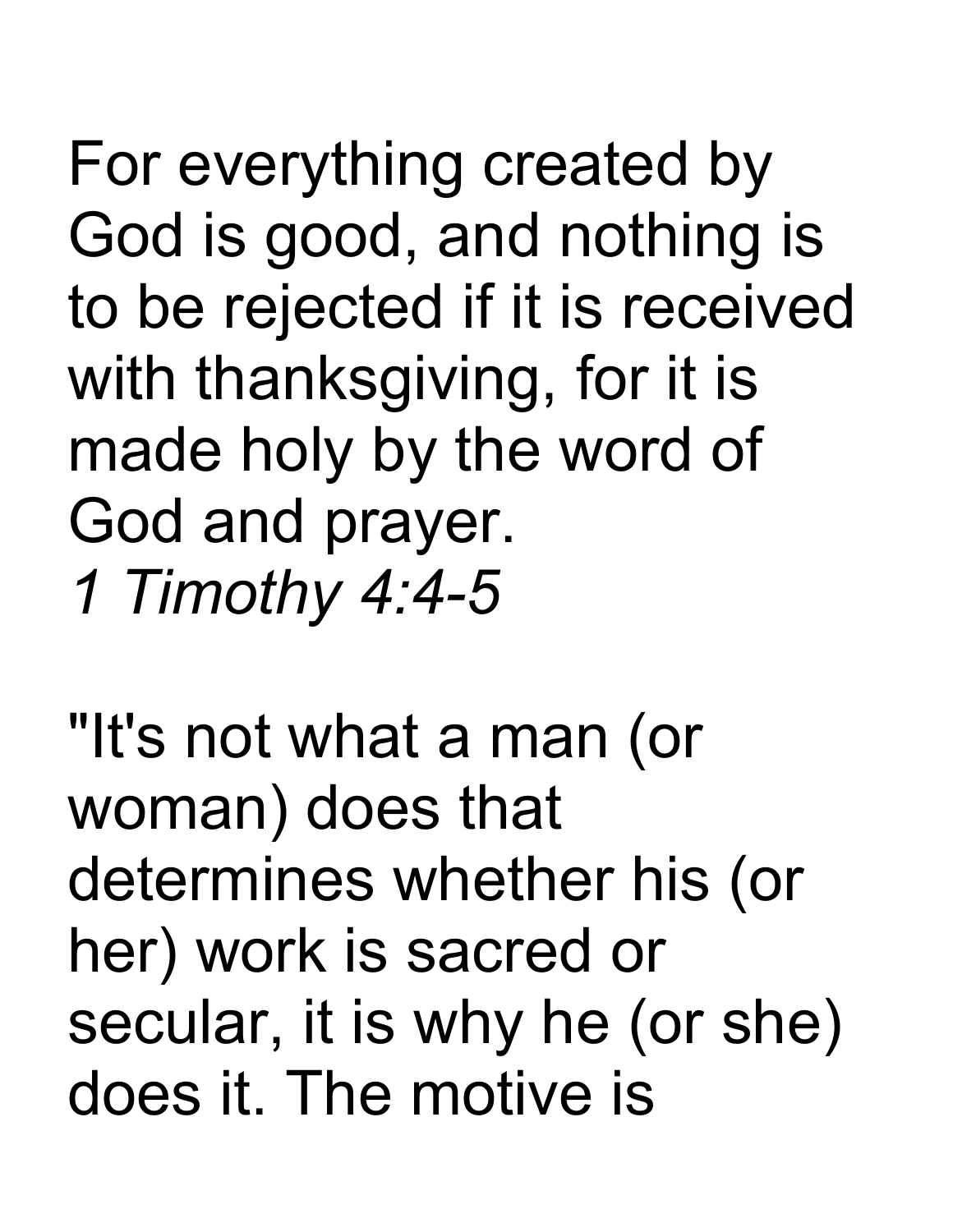everything." – A.W. Tozer

So, whether you eat or drink, or whatever you do, do all to the glory of God. *1 Corinthians 10:31*

I have been crucified with Christ. It is no longer I who live, but Christ who lives in me. And the life I now live in the flesh I live by faith in the Son of God, who loved me and gave himself for me. *Galatians 2:20*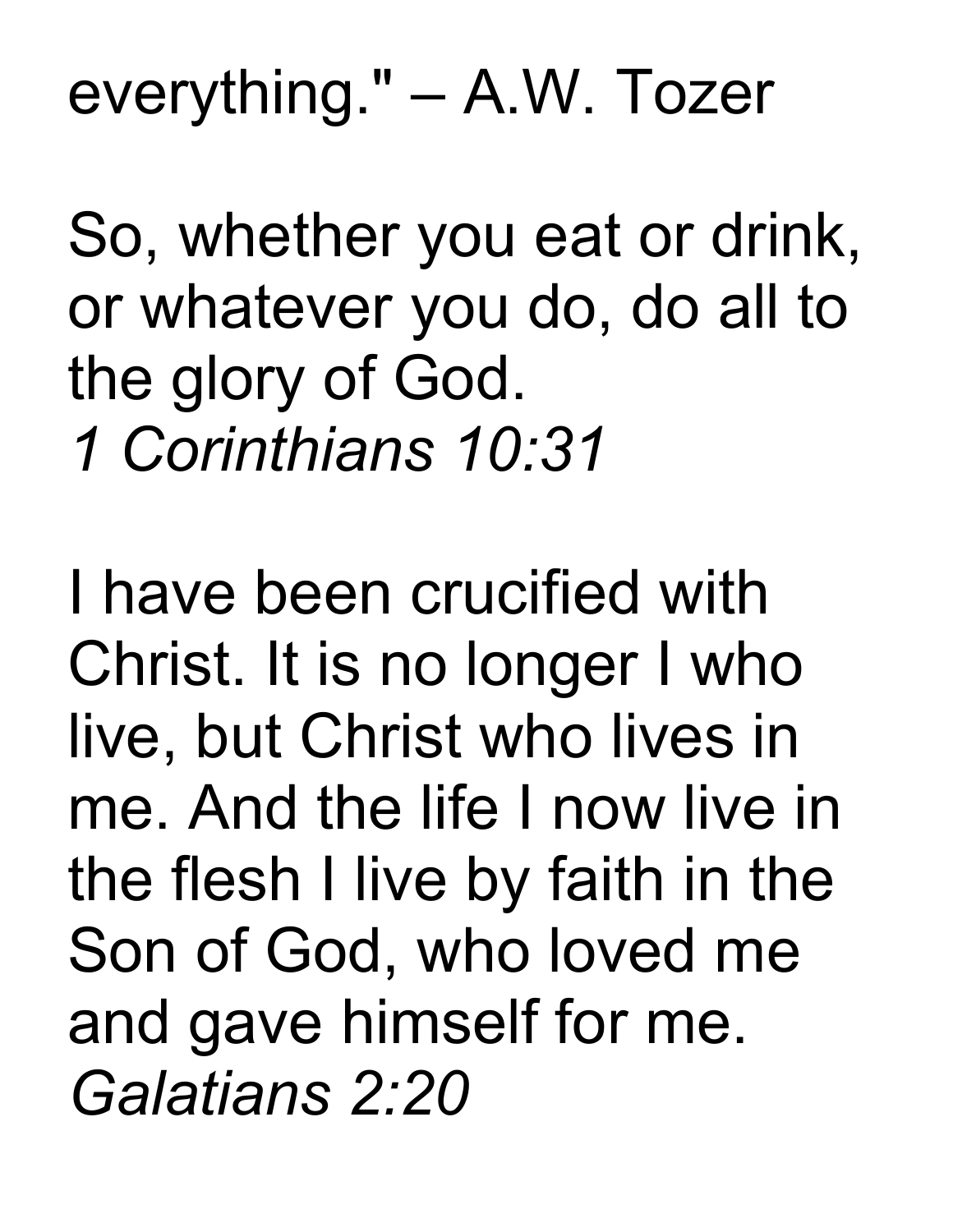Whatever you do, work heartily, as for the Lord and not for men, knowing that from the Lord you will receive the inheritance as your reward. You are serving the Lord Christ.

*Colossians 3:23-24*

"Preach the gospel, die, and be forgotten." *Nikolaus Ludwig von Zinzendorf*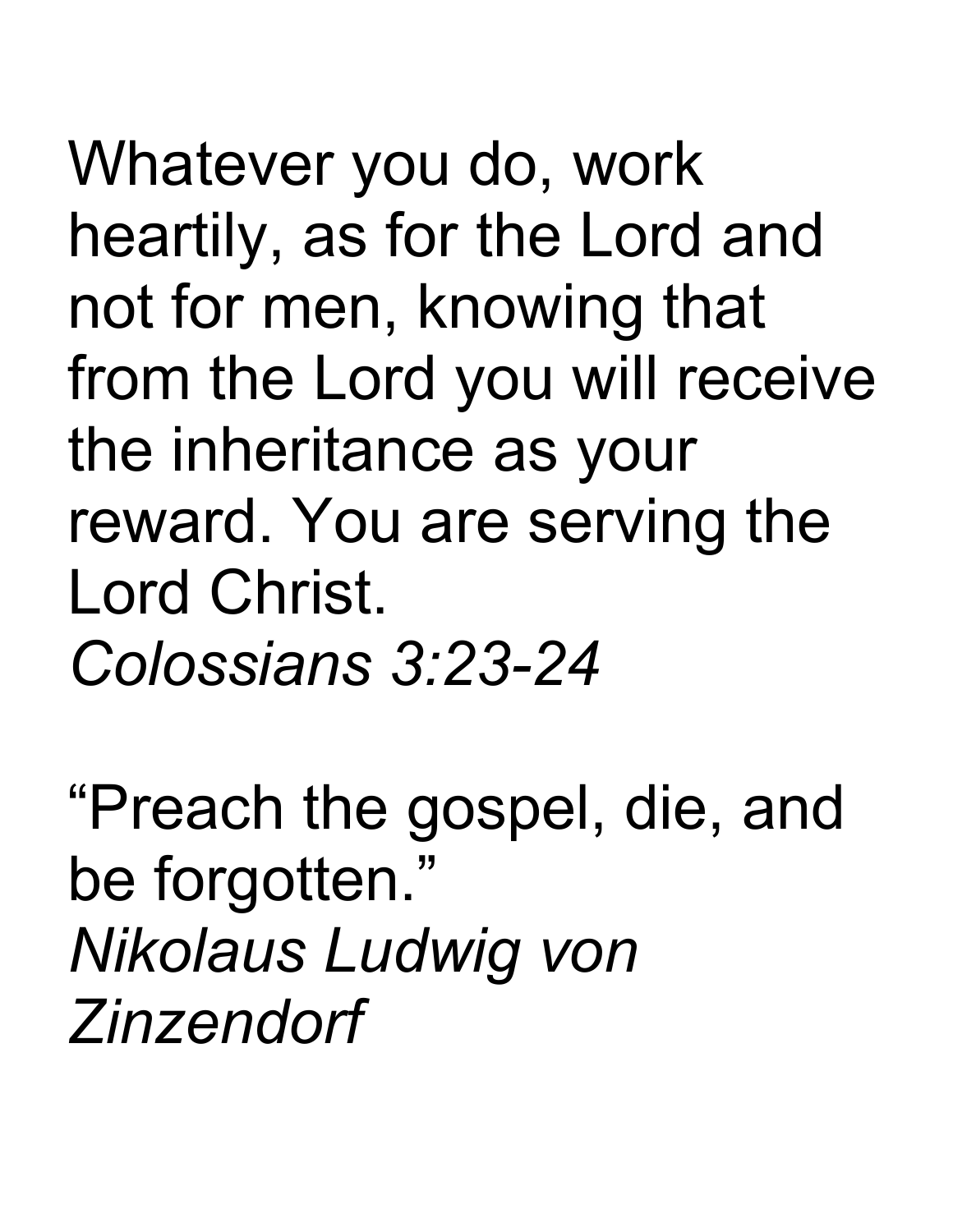# **Be Thou My Vision (Ascend the Hill)**

*by St. Dallan Forgaill and Eleanor Hull (translator)*

Intro: (x2)

Verse 1: Be Thou my Vision, O Lord of my heart Naught be all else to me, save that Thou art Thou my best Thought, by day or by night Waking or sleeping, Thy presence my light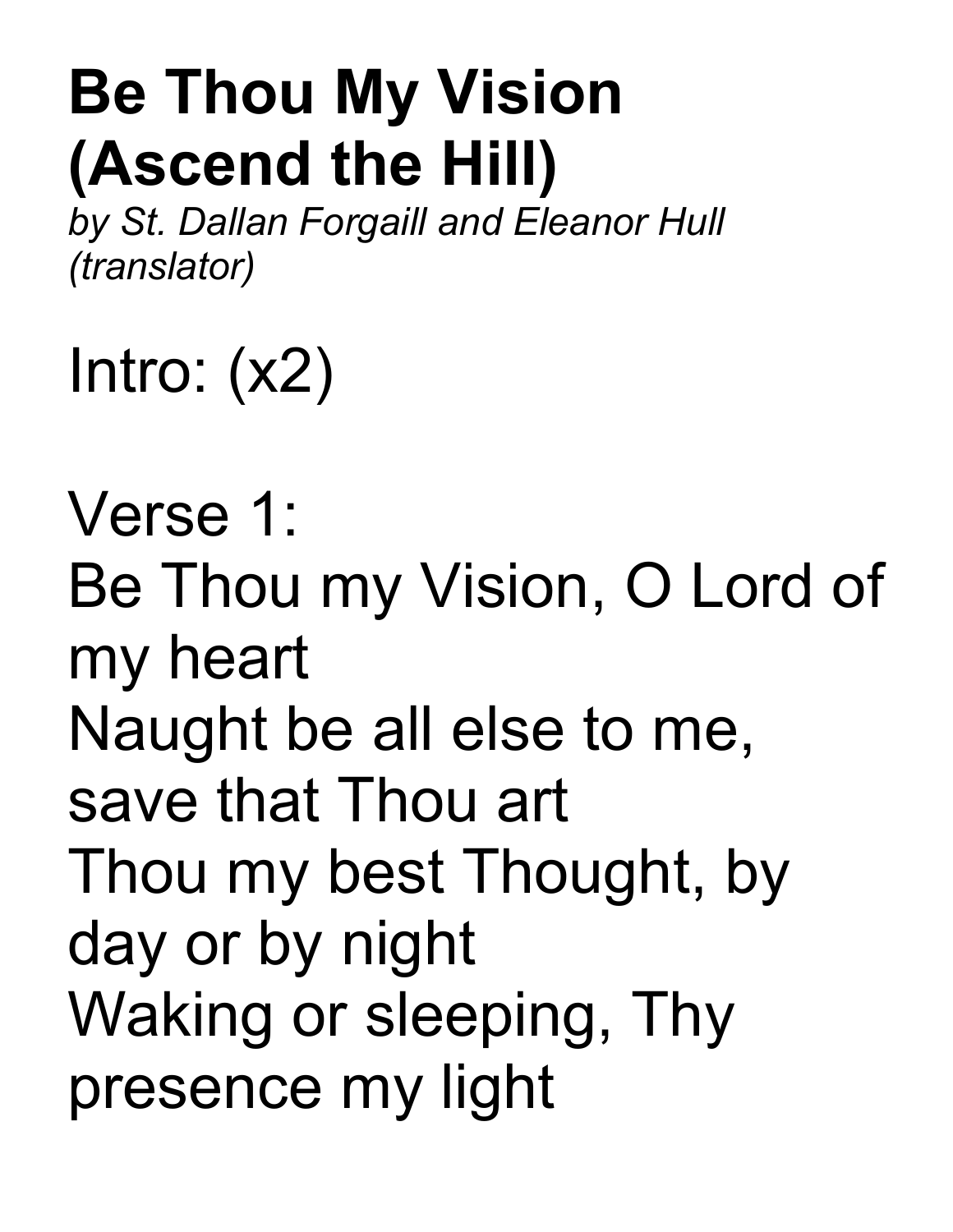## Transition:

```
Verse 2:
Be Thou my Wisdom, and
Thou my true Word
I ever with Thee and Thou
with me, Lord
Thou my great Father, and I,
Thy true son
Thou in me dwelling, and I
with Thee one
```
Transition: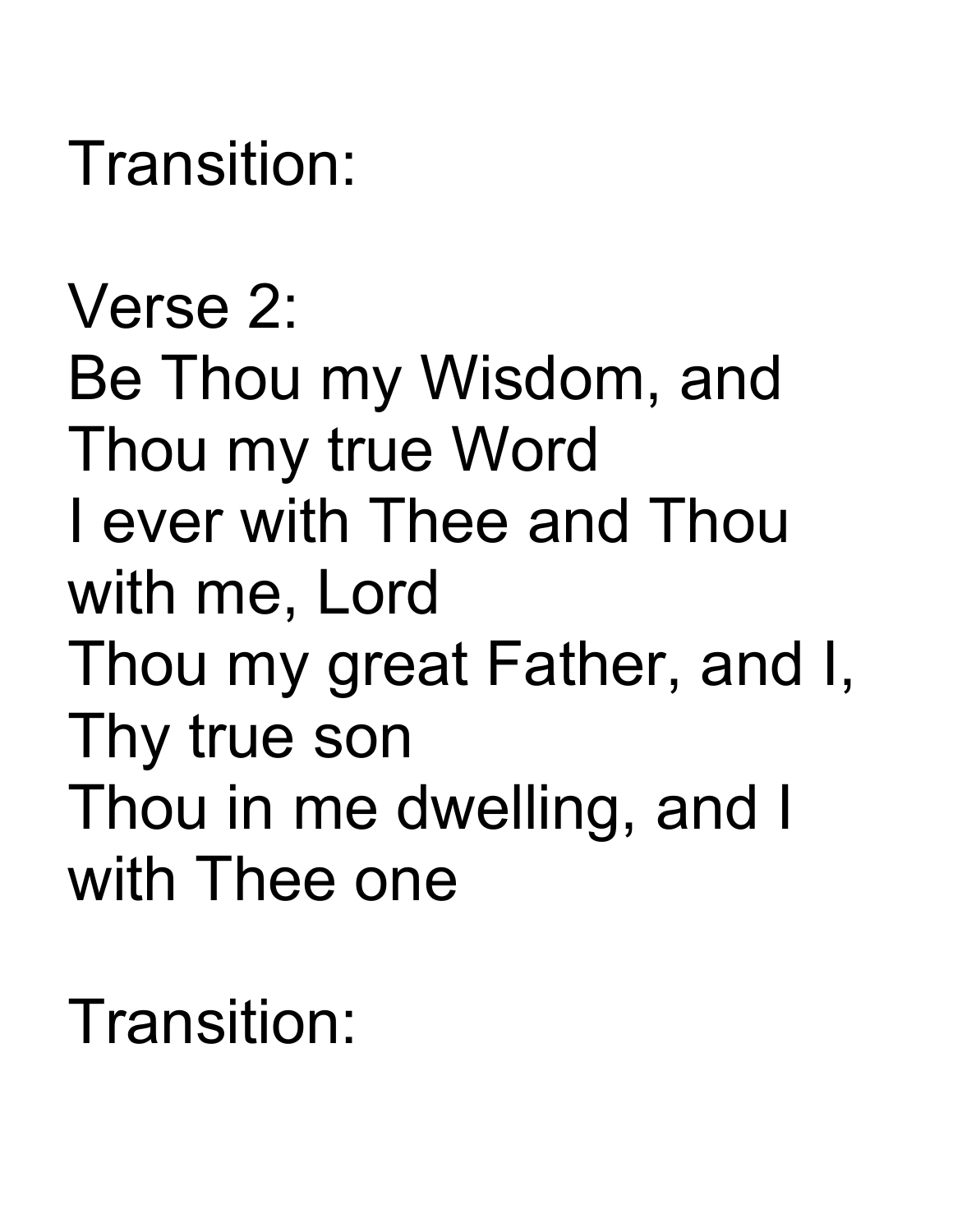Verse 3: Riches I heed not, nor man's empty praise Thou mine Inheritance, now and always Thou and Thou only, first in my heart High King of Heaven, my Treasure Thou art

Chorus: Oh God, be my everything, be my delight Be Jesus, my glory, my soul's satisfied (x2)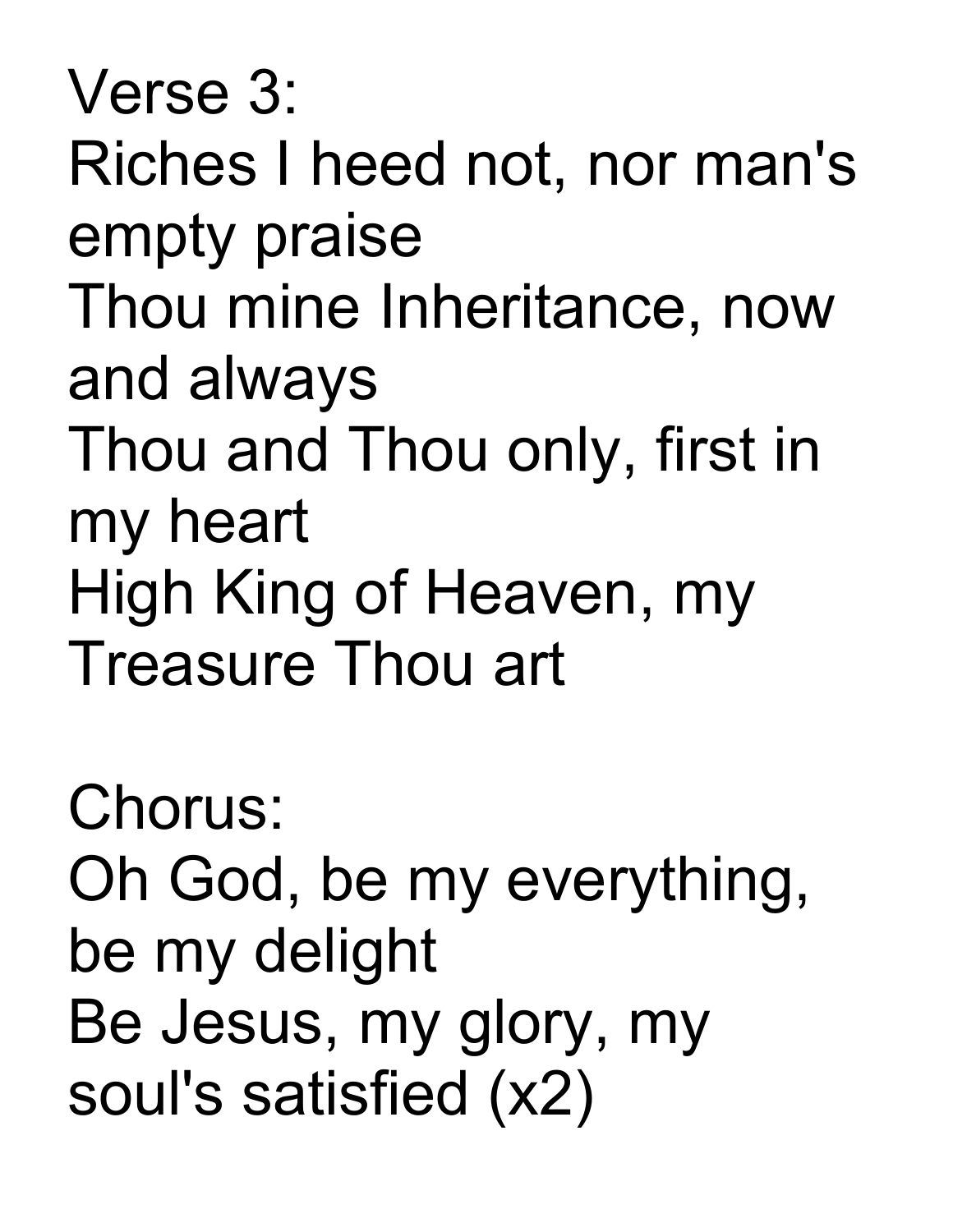Verse 4: High King of Heaven, my victory won May I reach Heaven's joys, O bright Heaven's sun Heart of my own heart, whatever befall Still be my Vision, O Ruler of all Still be my Vision, O Ruler of all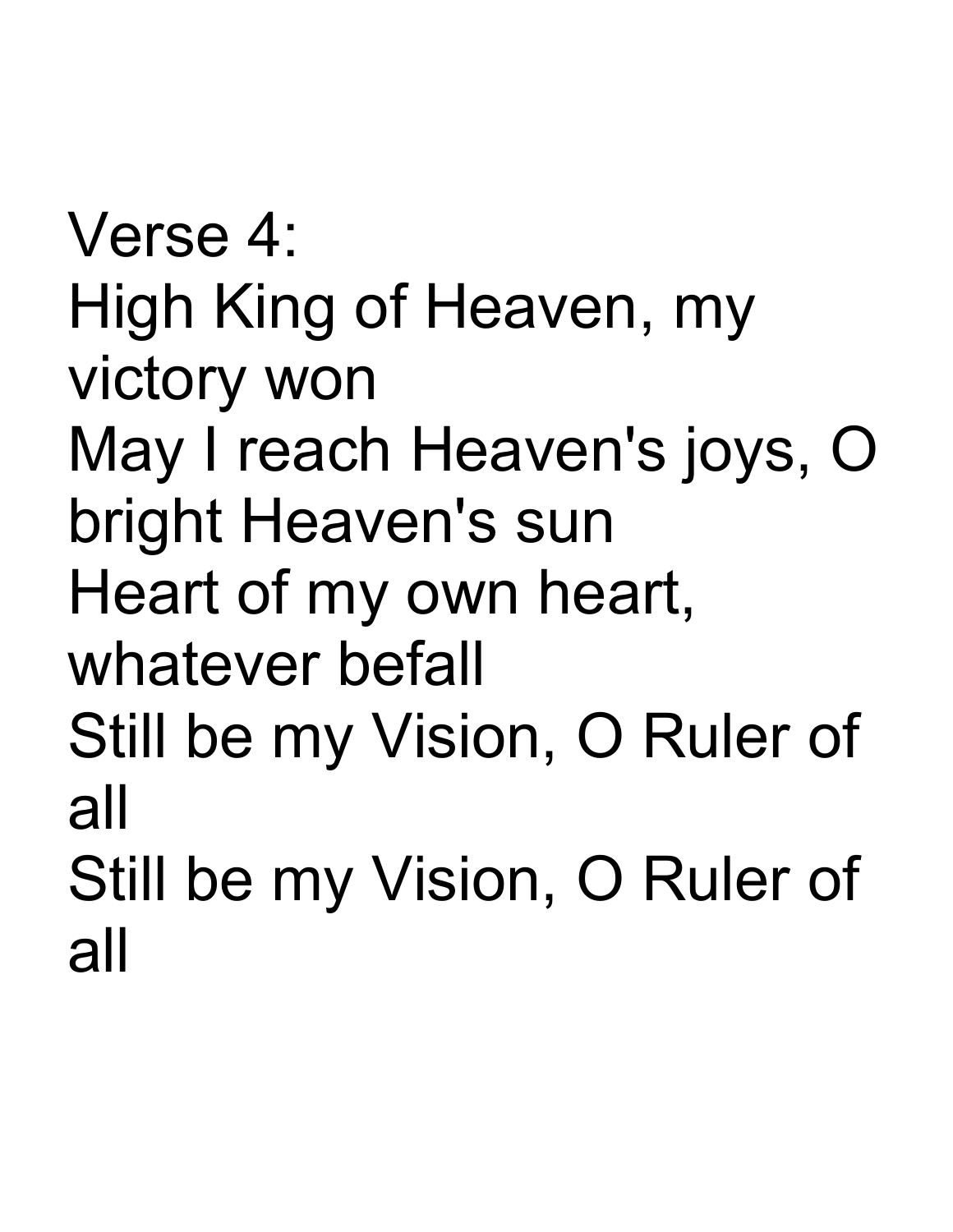# **Christ Our Hope In Life And Death**

*by Jordan Kauflin, Keith Getty, Matt Boswell, Matt Papa, and Matthew Merker Getty Music Hymns and Songs (Admin. by Music Services, Inc.), Getty Music Publishing (Admin. by Music Services, Inc.), Jordan Kauflin Music (Admin. by Music Services, Inc.), Love Your Enemies Publishing (Admin. by Music Services, Inc.), Matthew Merker Music (Admin. by Music Services, Inc.), and Messenger Hymns (Admin. by Music Services, Inc.)*

# Intro:

# Verse 1

What is our hope in life and death?

Christ alone, Christ alone.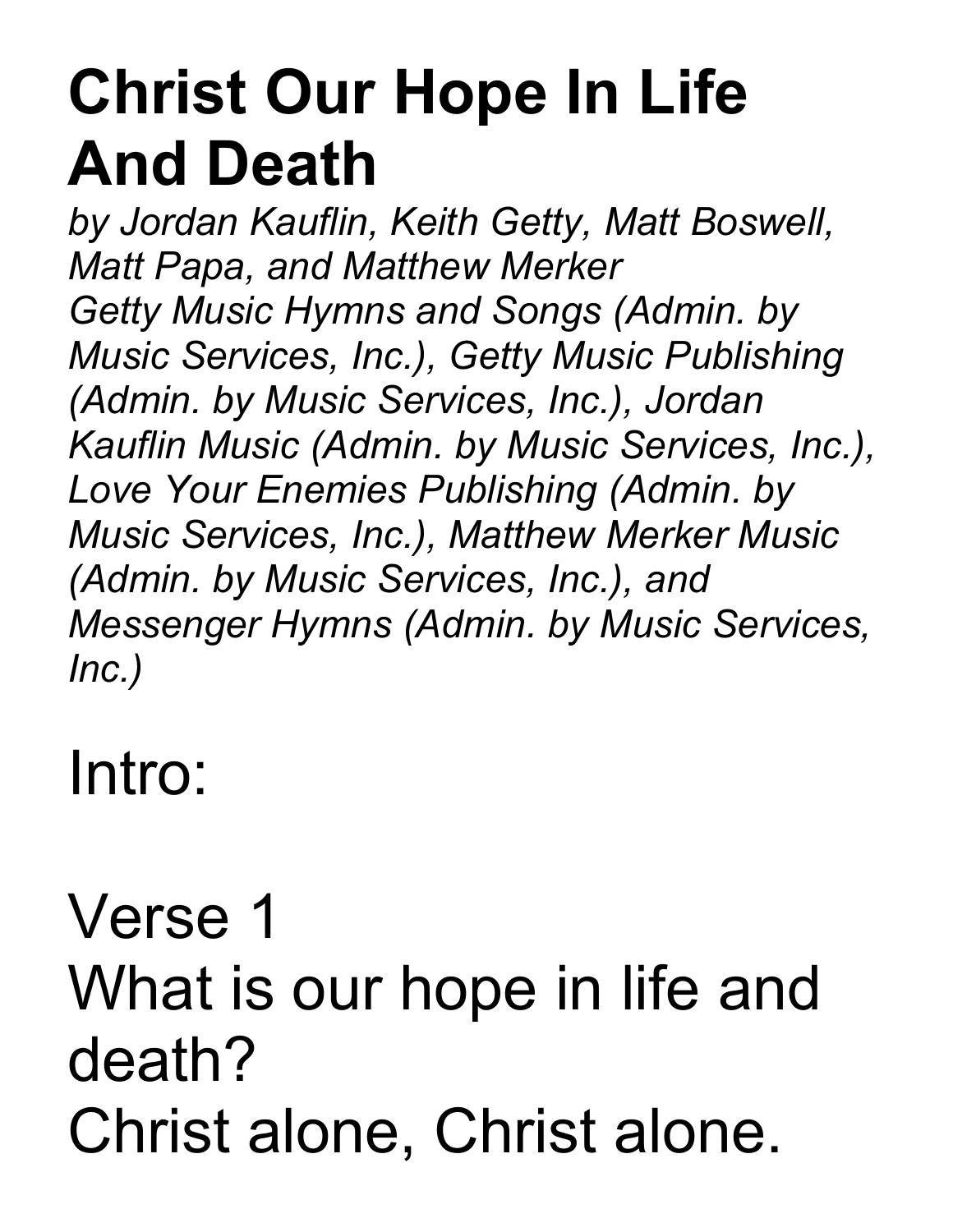What is our only confidence? That our souls to Him belong. Who holds our days within His hand? What comes, apart from His command?

- And what will keep us to the end?
- The love of Christ, in which we stand.

Chorus O sing hallelujah! Our hope springs eternal; O sing hallelujah!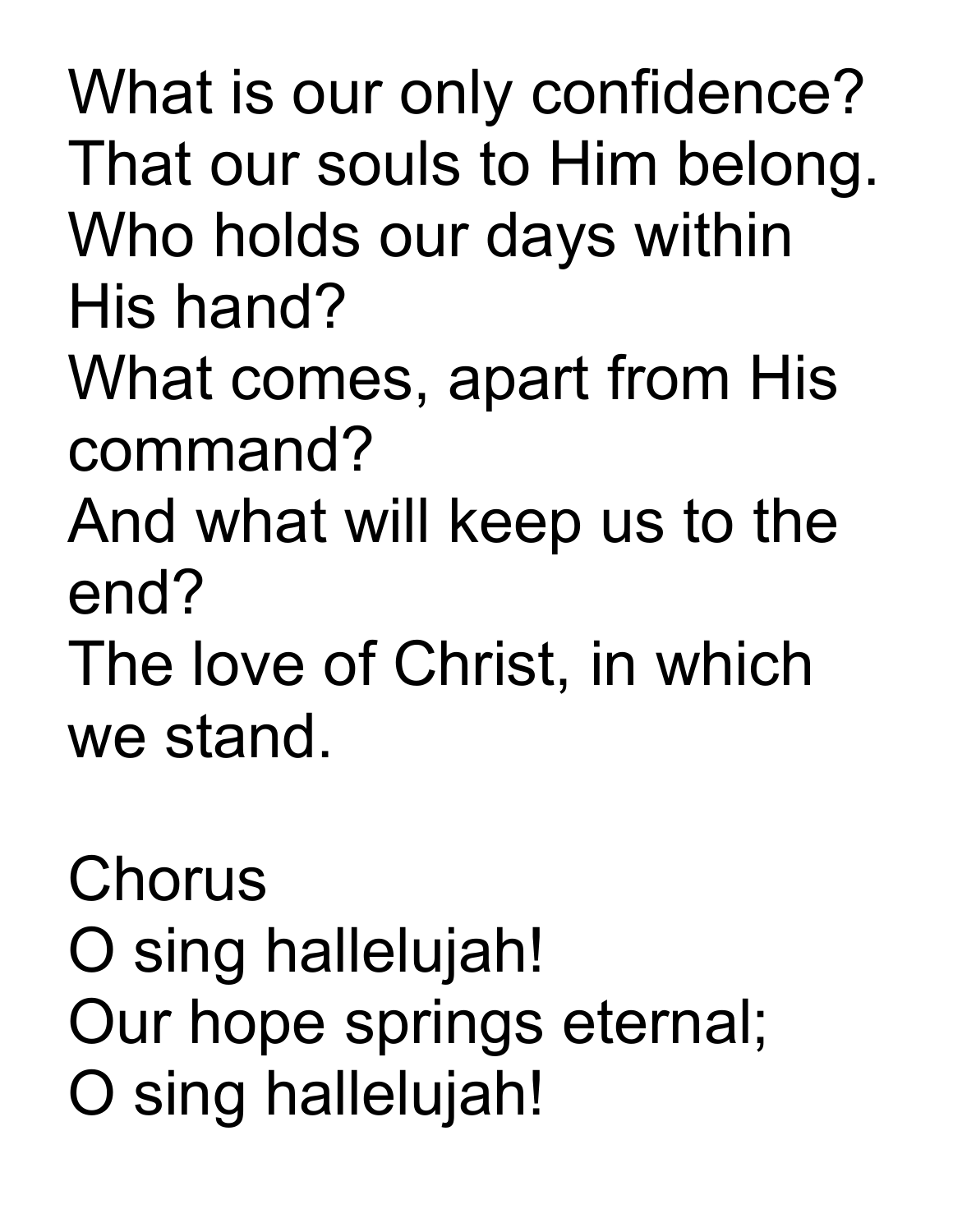Now and ever we confess Christ our hope in life and death.

Instrumental:

Verse 2 What truth can calm the troubled soul? God is good, God is good. Where is His grace and goodness known? In our great Redeemer's blood. Who holds our faith when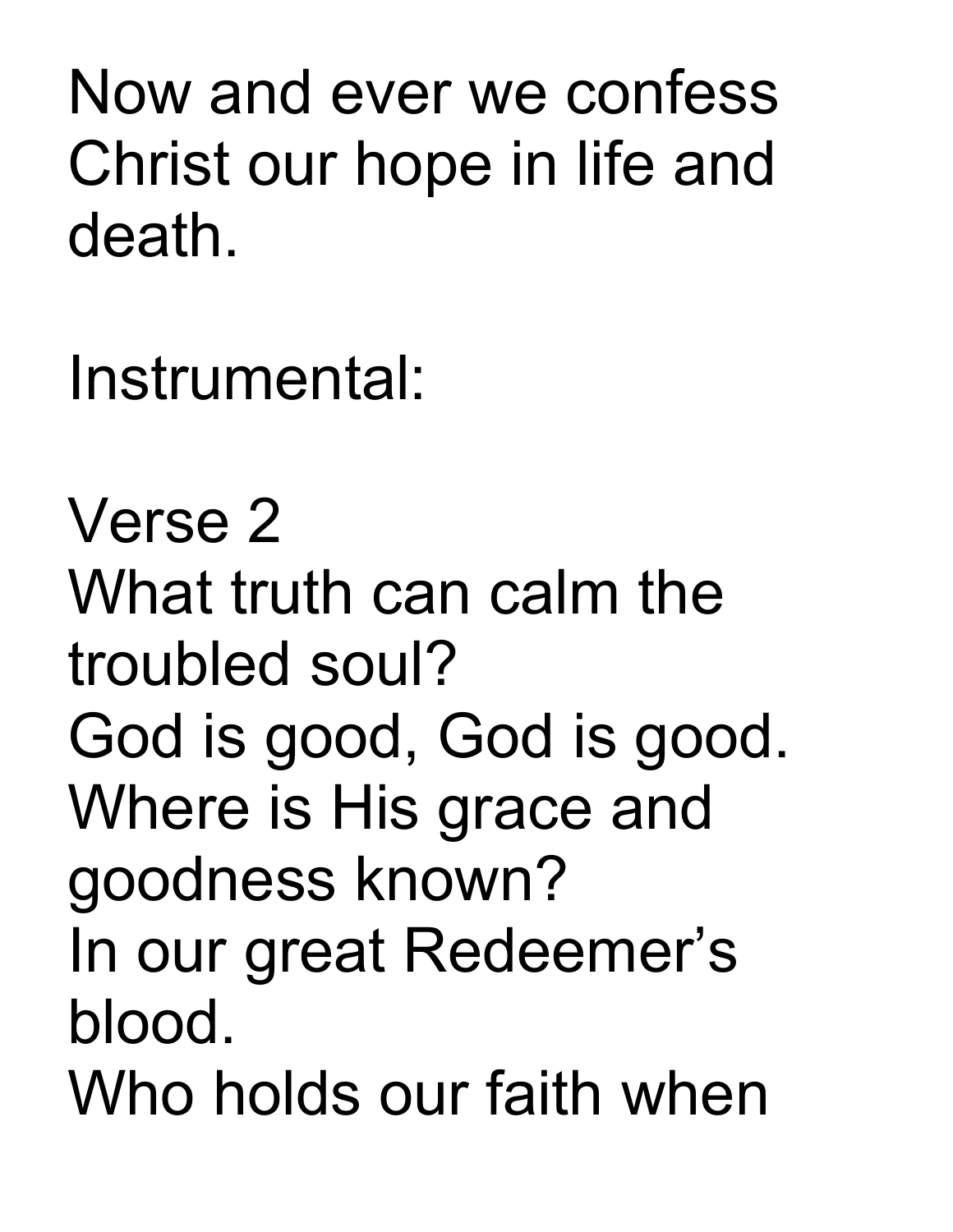#### fears arise?

Who stands above the stormy trial? Who sends the waves that bring us nigh Unto the shore, the rock of Christ!

Chorus O sing hallelujah! Our hope springs eternal; O sing hallelujah! Now and ever we confess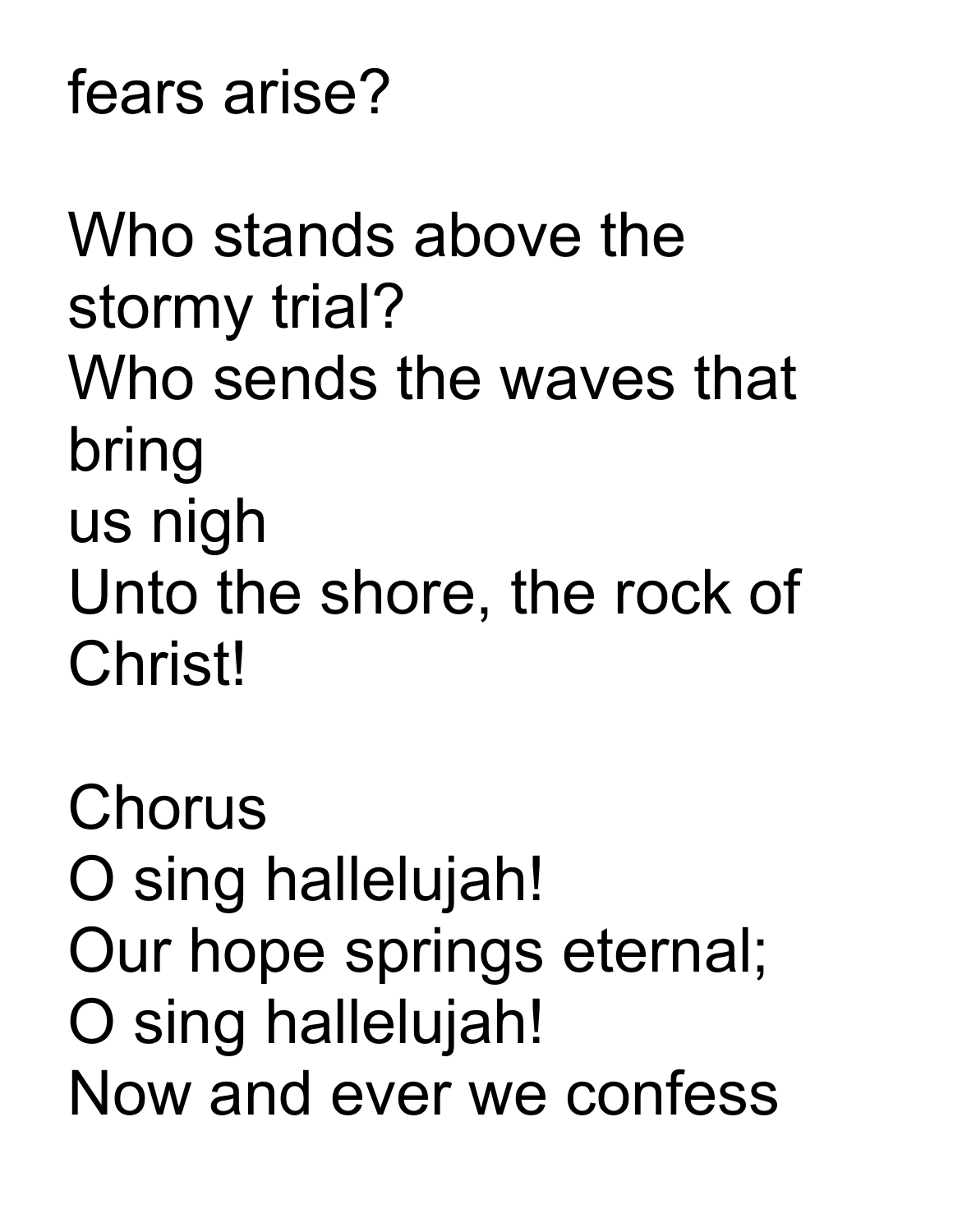Christ our hope in life and death.

Instrumental: x2 Verse 3 Unto the grave, what will we sing? Christ, He lives; Christ, He lives! And what reward will heaven bring? Everlasting life with Him. There we will rise to meet the Lord Then sin and death will be